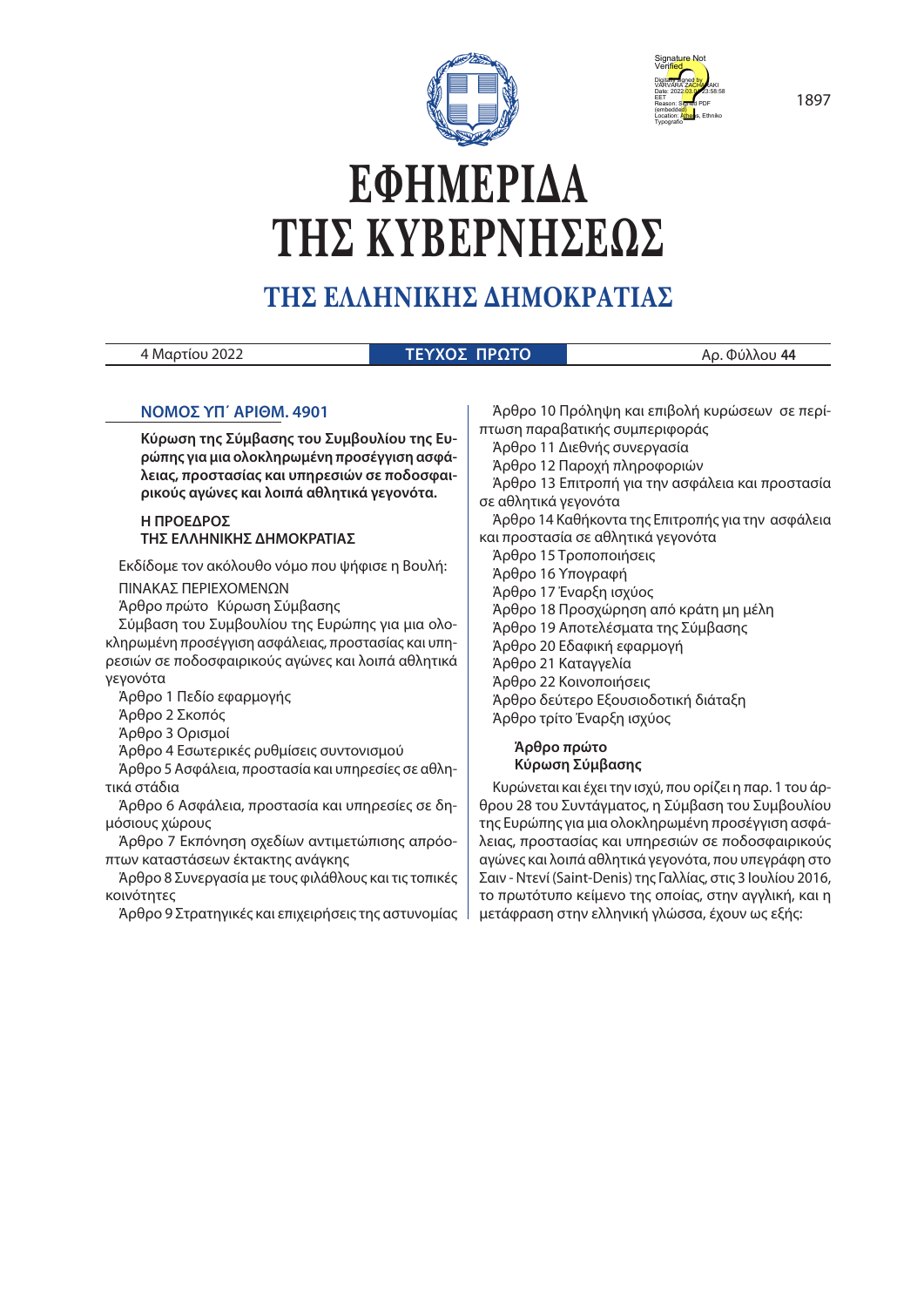# **Council of Europe Convention on an Integrated Safety, Security and Service Approach at Football Matches and Other Sports Events**

Saint-Denis, 3.VII.2016

# **Preamble**

The member States of the Council of Europe and the other States Parties to the European Cultural Convention (ETS No. 18), signatories hereto,

Considering that the aim of the Council of Europe is to achieve greater unity among its members;

Concerned with the right to physical integrity and the legitimate expectation of individuals to attend football matches and other sports events without fear of violence, public disorder or other criminal activity;

Concerned to make football matches and other sports events enjoyable and welcoming for all citizens while also recognising that creating a welcoming environment can have a significant and positive impact on safety and security at such events;

Concerned with the need to promote the inclusion of all stakeholders in providing a safe environment at football matches and other sports events;

Concerned with the need to maintain the rule of law in and within the vicinity of football and other sports stadiums, on transit routes to and from the stadiums and in other areas frequented by many thousands of spectators;

Recognising that sport, and all agencies and stakeholders involved in organising and managing a football match or other sports event, must uphold core values of the Council of Europe, such as social cohesion, tolerance, respect and nondiscrimination;

Recognising variations among States regarding their constitutional, judicial, cultural and historical circumstances, and the character and severity of safety and security problems associated with football matches and other sports events;

Recognising the need to take full account of national and international legislation on matters such as data protection, rehabilitation of offenders and human rights;

Recognising that a wide range of public and private agencies and other stakeholders, including spectators, have a shared objective in making football matches and other sports events safe, secure and welcoming for individuals and recognising that their collective actions will necessarily comprise a range of interrelated and overlapping measures;

Recognising that the overlapping character of these measures requires the relevant agencies to develop effective international, national and local partnerships in order to prepare and deliver an integrated and balanced multi-agency approach to safety, security and service in connection with football matches and other sports events;

Recognising that events outside of sports stadiums can have a direct impact on events inside the stadiums and vice versa;

Recognising that consultation with key stakeholders, especially supporters and local communities, can assist the relevant agencies in reducing the risks to safety and security and in creating a welcoming atmosphere inside and outside of stadiums;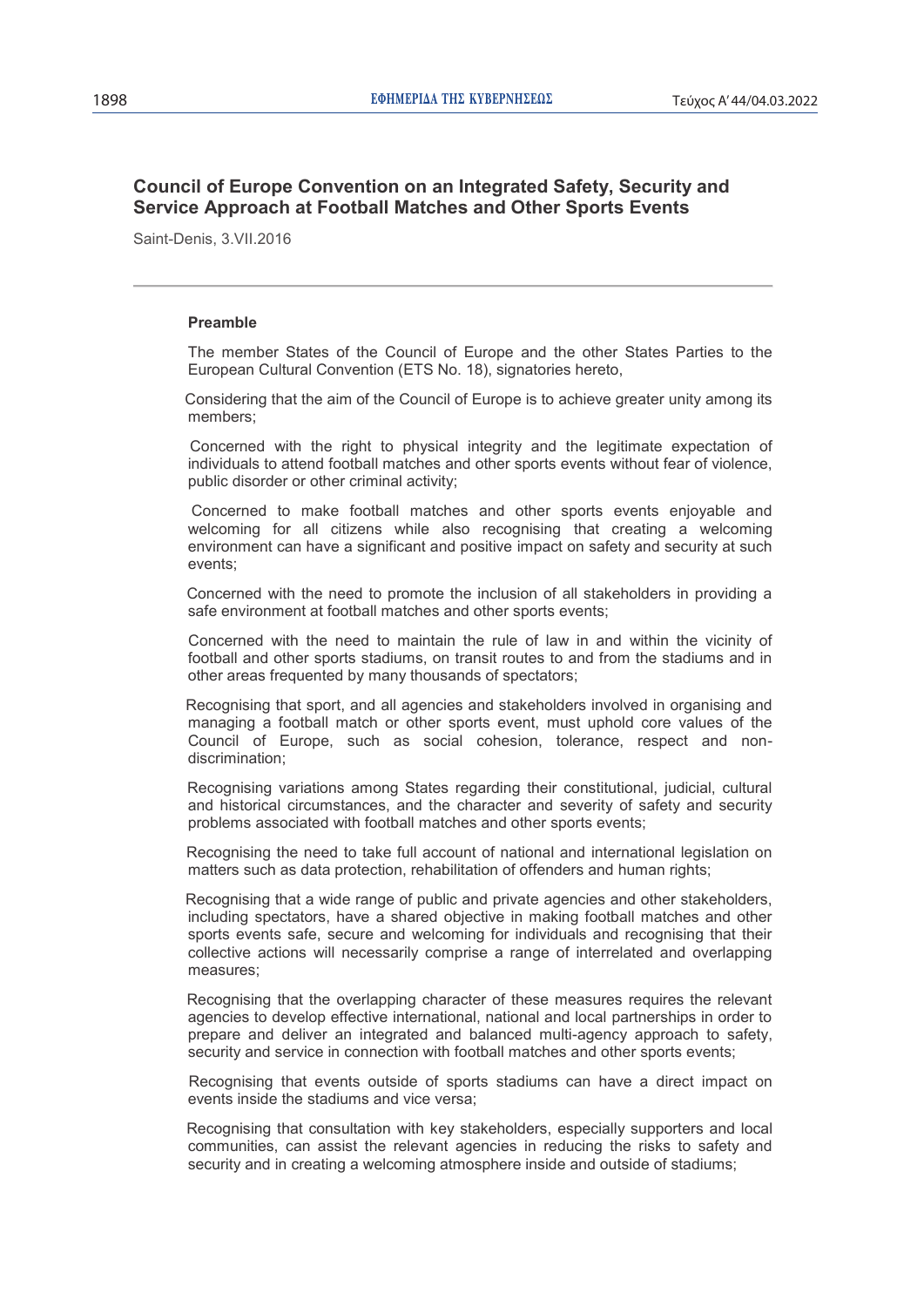Being resolved to take common and co-operative action to reduce the risks to safety and security at football matches and other sports events in order to provide an enjoyable experience for spectators, participants and local communities;

Building upon the content of the European Convention on Spectator Violence and Misbehaviour at Sports Events and in particular at Football Matches (ETS No. 120), opened for signature in Strasbourg on 19 August 1985 (hereafter "Convention No. 120");

Taking into account that extensive European experience and good practices has resulted in the development of a new integrated and partnership approach towards the safety and security of spectators, reflected in particular in the Recommendation Rec (2015) 1 on Safety, Security and Service at Football Matches, and other Sports Events, adopted by the Standing Committee of the Convention No. 120 at its 40th meeting on 18 June 2015,

Have agreed as follows:

# **Article 1 – Scope**

- 1 The Parties shall, within the limits of their respective constitutional provisions, take the necessary steps to give effect to the provisions of this Convention in respect of football matches or tournaments played in their territory by professional football clubs and national teams.
- 2 The Parties may apply the provisions of this Convention to other sports or sports events hosted in their territory, including non-professional football matches, especially in circumstances where safety or security risks are involved.

# **Article 2 – Aim**

The aim of this Convention is to provide a safe, secure and welcoming environment at football matches and other sports events. To that end, the Parties shall:

- a adopt an integrated, multi-agency and balanced approach towards safety, security and service, based upon an ethos of effective local, national and international partnerships and co-operation;
- b ensure that all public and private agencies, and other stakeholders, recognise that safety, security and service provision cannot be considered in isolation, and can have a direct influence on delivery of the other two components;
- c take account of good practices in developing an integrated approach to safety, security and service.

# **Article 3 – Definitions**

For the purposes of this Convention, the terms:

- a "safety measures" shall mean any measure designed and implemented with the primary aim of protecting the health and well-being of individuals and groups who attend, or participate in, a football match or other sports event, inside or outside of the stadium, or who reside or work in the vicinity of the event;
- b "security measures" shall mean any measure designed and implemented with the primary aim of preventing, reducing the risk and/or responding to any violence or other criminal activity or disorder committed in connection with a football or other sports event, inside or outside of a stadium;
- c "service measures" shall mean any measure designed and implemented with the primary aim of making individuals and groups feel comfortable, appreciated and welcome when attending a football match or other sports event, inside or outside of a stadium;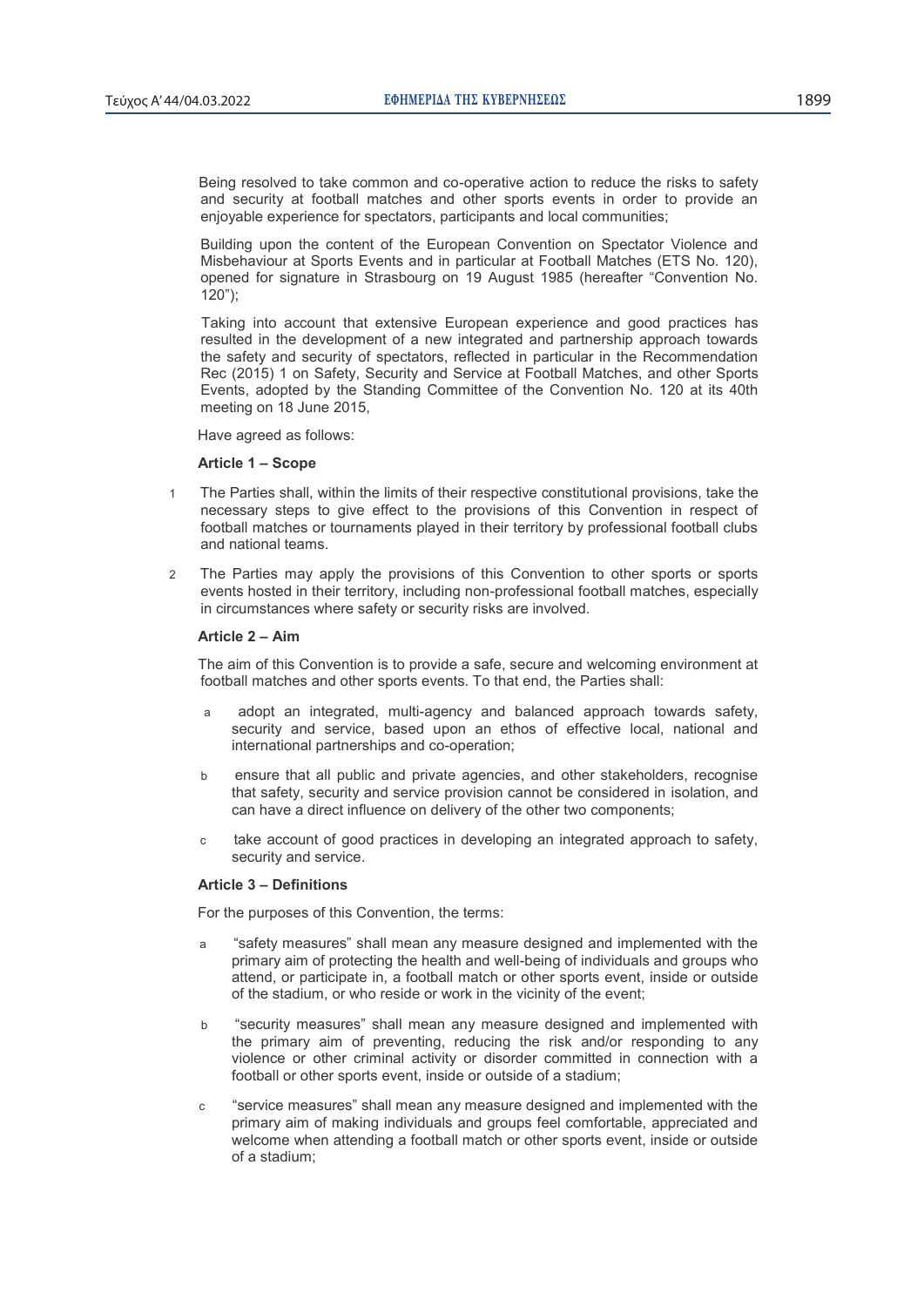- d "agency" shall mean any public or private body with a constitutional, legislative, regulatory or other responsibility in respect of the preparation and implementation of any safety, security or service measure in connection with a football match or other sports event, inside or outside of a stadium;
- e "stakeholder" shall mean spectators, local communities or other interested parties who do not have legislative or regulatory responsibilities but who can play an important role in helping to make football matches or other sports events safe, secure and welcoming, inside and outside of stadiums;
- f "integrated approach" shall mean recognition that, irrespective of their primary purpose, safety, security and service measures at football matches and other sports events invariably overlap, are interrelated in terms of impact, need to be balanced and cannot be designed or implemented in isolation;
- g "multi-agency integrated approach" shall mean recognition that the roles and actions of each agency involved in football or other sports planning and operational activities must be co-ordinated, complementary, proportionate and designed and implemented as part of a comprehensive safety, security and service strategy;
- h "good practices" shall mean measures applied in one or more countries that have proven to be very effective in meeting the stated aim or objective;
- i "relevant agency" shall mean a body (public or private) involved in the organisation and/or management of a football match or other sports event held inside or outside of a sports stadium.

# **Article 4 – Domestic co-ordination arrangements**

- 1 The Parties shall ensure that national and local co-ordination arrangements are established for the purpose of developing and implementing a multi-agency integrated approach to safety, security and service at national and local level.
- 2 The Parties shall ensure that co-ordination arrangements are established to identify, analyse and evaluate the risks pertaining to safety, security and services, and to allow the sharing of updated information on risk assessment.
- 3 The Parties shall ensure that the co-ordination arrangements involve all key public and private agencies responsible for safety, security and service matters connected with the event, both inside and outside of the venue where the event is taking place.
- 4 The Parties shall ensure that the co-ordination arrangements take full account of the safety, security and service principles set out in this Convention and that national and local strategies are developed, regularly evaluated and refined in the light of national and international experience and good practices.
- 5 The Parties shall ensure that national legal, regulatory or administrative frameworks clarify the respective roles and responsibilities of the relevant agencies and that these roles are complementary, consistent with an integrated approach and widely understood at strategic and operational levels.

# **Article 5 – Safety, security and service in sports stadiums**

- 1 The Parties shall ensure that national legal, regulatory or administrative frameworks require event organisers, in consultation with all partner agencies, to provide a safe and secure environment for all participants and spectators.
- 2 The Parties shall ensure that the competent public authorities put in place regulations or arrangements to guarantee the effectiveness of stadium licensing procedures, certification arrangements and safety regulations in general and ensure their application, monitoring and enforcement.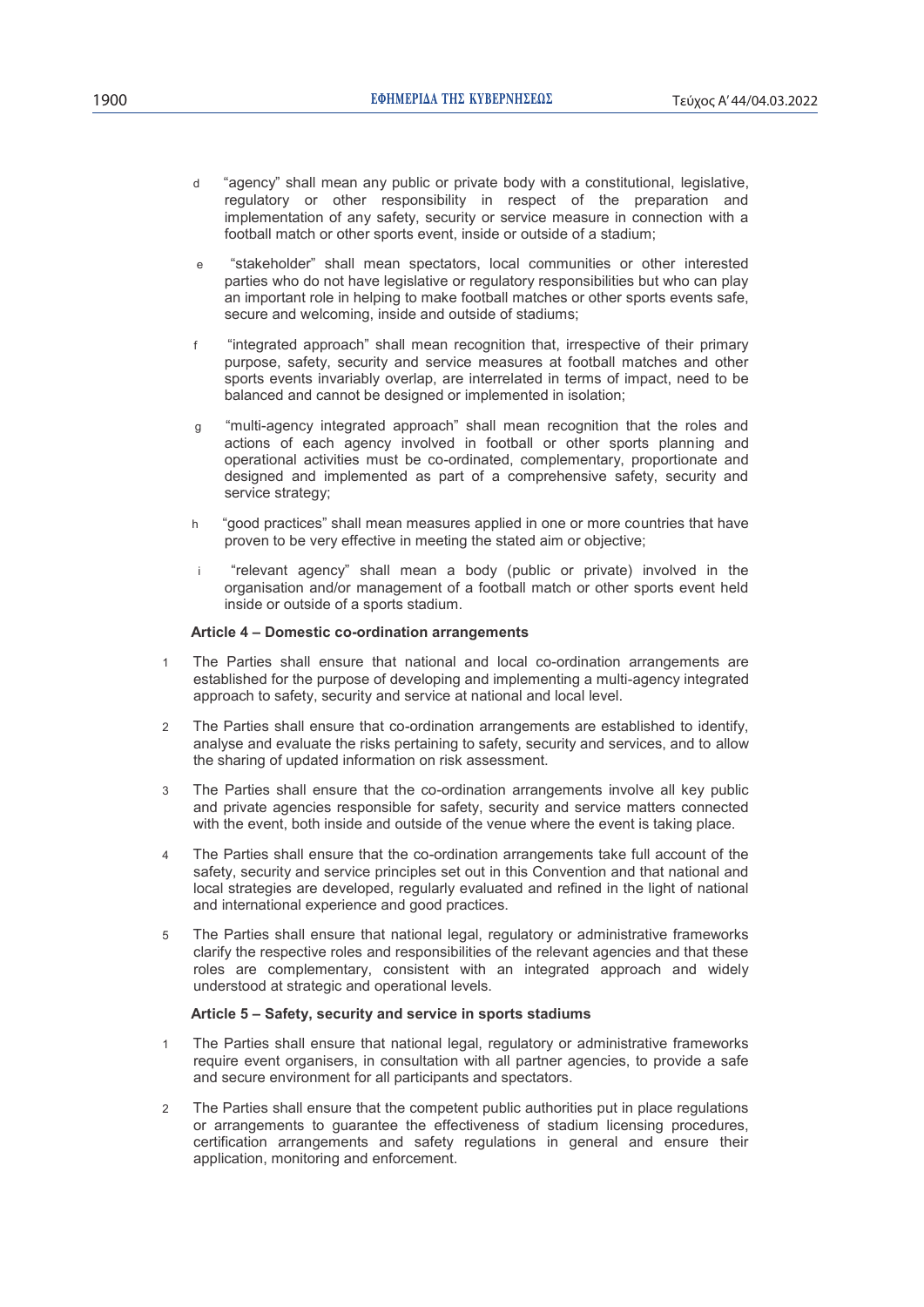- 3 The Parties shall require the relevant agencies to ensure that stadium design, infrastructure and associated crowd management arrangements comply with national and international standards and good practices.
- 4 The Parties shall encourage the relevant agencies to ensure that stadiums provide an inclusive and welcoming environment for all sections of society, including children, the elderly and those with disabilities, and incorporate, in particular, the provision of appropriate sanitary and refreshment facilities and good viewing conditions for all spectators.
- 5 The Parties shall ensure that stadiums' operating arrangements are comprehensive; make provision for effective liaison with the police, emergency services and partner agencies; and incorporate clear policies and procedures on matters that might impact on crowd management and associated safety and security risks, in particular:
	- the use of pyrotechnics;
	- any violent or other prohibited behaviour; and
	- any racist or other discriminatory behaviour.
- 6 The Parties shall require the relevant agencies to ensure that all personnel, from the public or private sectors, involved in making football matches and other sports events safe, secure and welcoming are equipped and trained to fulfil their functions effectively and in an appropriate manner.
- 7 The Parties shall encourage their competent agencies to highlight the need for players, coaches or other representatives of participating teams to act in accordance with key sporting principles, such as tolerance, respect and fair play, and recognise that acting in a violent, racist or other provocative manner can have a negative impact on spectator behaviour.

# **Article 6 – Safety, security and service in public places**

- 1 The Parties shall encourage all agencies and stakeholders involved in organising football matches and other sports events in public spaces, including the municipal authorities, police, local communities and businesses, supporter representatives, football clubs and national associations, to work together, notably in respect of:
	- a assessing risk and preparing appropriate preventative measures designed to minimise disruption and provide reassurances to the local community and businesses, in particular those located in the vicinity of where the event is taking place or public viewing areas;
	- b creating a safe, secure and welcoming environment in public spaces that are designated for supporters to gather before and after the event, or locations in which supporters can be expected to frequent of their own volition, and along transit routes to and from the city and/or to and from the stadium.
- 2 The Parties shall ensure that risk assessment and safety and security measures take account of the journey to and from the stadium.

# **Article 7 – Contingency and emergency planning**

The Parties shall ensure that multi-agency contingency and emergency plans are developed, and that those plans are tested and refined in regular joint exercises. National legal, regulatory or administrative frameworks shall make clear which agency is responsible for initiating, supervising and certifying the exercises.

# **Article 8 – Engagement with supporters and local communities**

1 The Parties shall encourage all agencies to develop and pursue a policy of proactive and regular communication with key stakeholders, including supporter representatives and local communities, based on the principle of dialogue, and with the aim of generating a partnership ethos and positive co-operation as well as identifying solutions to potential problems.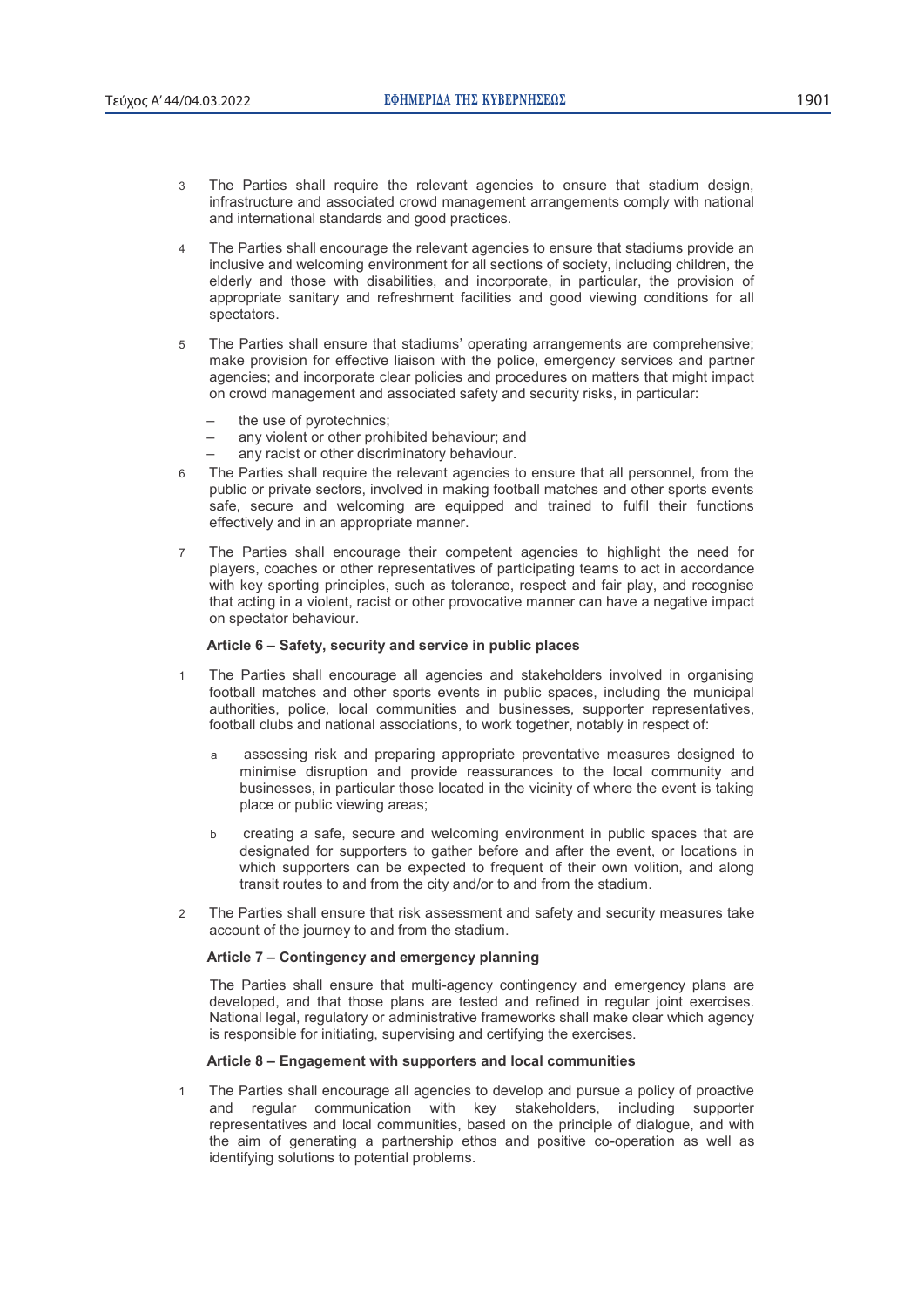2 The Parties shall encourage all public and private agencies and other stakeholders, including local communities and supporter representatives, to initiate or participate in multi-agency social, educational, crime-prevention and other community projects designed to foster mutual respect and understanding, especially among supporters, sports clubs and associations as well as agencies responsible for safety and security.

# **Article 9 – Police strategies and operations**

- 1 The Parties shall ensure that policing strategies are developed, regularly evaluated and refined in the light of national and international experience and good practices, and are consistent with the wider, integrated approach to safety, security and service.
- 2 The Parties shall ensure that policing strategies take account of good practices including, in particular: intelligence gathering, continuous risk assessment, risk-based deployment, proportionate intervention to prevent the escalation of risk or disorder, effective dialogue with supporters and the wider community, and evidence gathering of criminal activity as well as the sharing of such evidence with the competent authorities responsible for prosecution.
- 3 The Parties shall ensure that the police work in partnership with organisers, supporters, local communities and other stakeholders in making football matches and other sports events safe, secure and welcoming for all concerned.

# **Article 10 – Prevention and sanctioning of offending behaviour**

- 1 The Parties shall take all possible measures to reduce the risk of individuals or groups participating in, or organising incidents of violence or disorder.
- 2 The Parties shall, in accordance with national and international law, ensure that effective exclusion arrangements, appropriate to the character and location of risk, are in place to deter and prevent incidents of violence or disorder.
- 3 The Parties shall, in accordance with national and international law, co-operate in seeking to ensure that individuals committing offences abroad receive appropriate sanctions, either in the country where the offence is committed or in their country of residence or citizenship.
- 4 Where appropriate, and in accordance with national and international law, the Parties shall consider empowering the judicial or administrative authorities responsible to impose sanctions on individuals who have caused or contributed to incidents of football-related violence and/or disorder, with the possibility of imposing restrictions on travel to football events held in another country.

# **Article 11 – International co-operation**

- 1 The Parties shall co-operate closely on all matters covered by this Convention and related matters, in order to maximise collaboration in respect of international events, share experiences and participate in the development of good practices.
- 2 The Parties shall, without prejudice to existing national provisions, in particular the allocation of powers among the different services and authorities, set up or designate a national football information point within the police force (NFIP). The NFIP shall:
	- a act as the direct and single contact point for exchanging general (strategic, operational and tactical) information in connection with a football match with an international dimension;
	- b exchange personal data in accordance with the applicable domestic and international rules;
	- c facilitate, co-ordinate or organise the implementation of international police cooperation in connection with football matches with an international dimension;
	- d be capable of fulfilling efficiently and promptly the tasks assigned to it.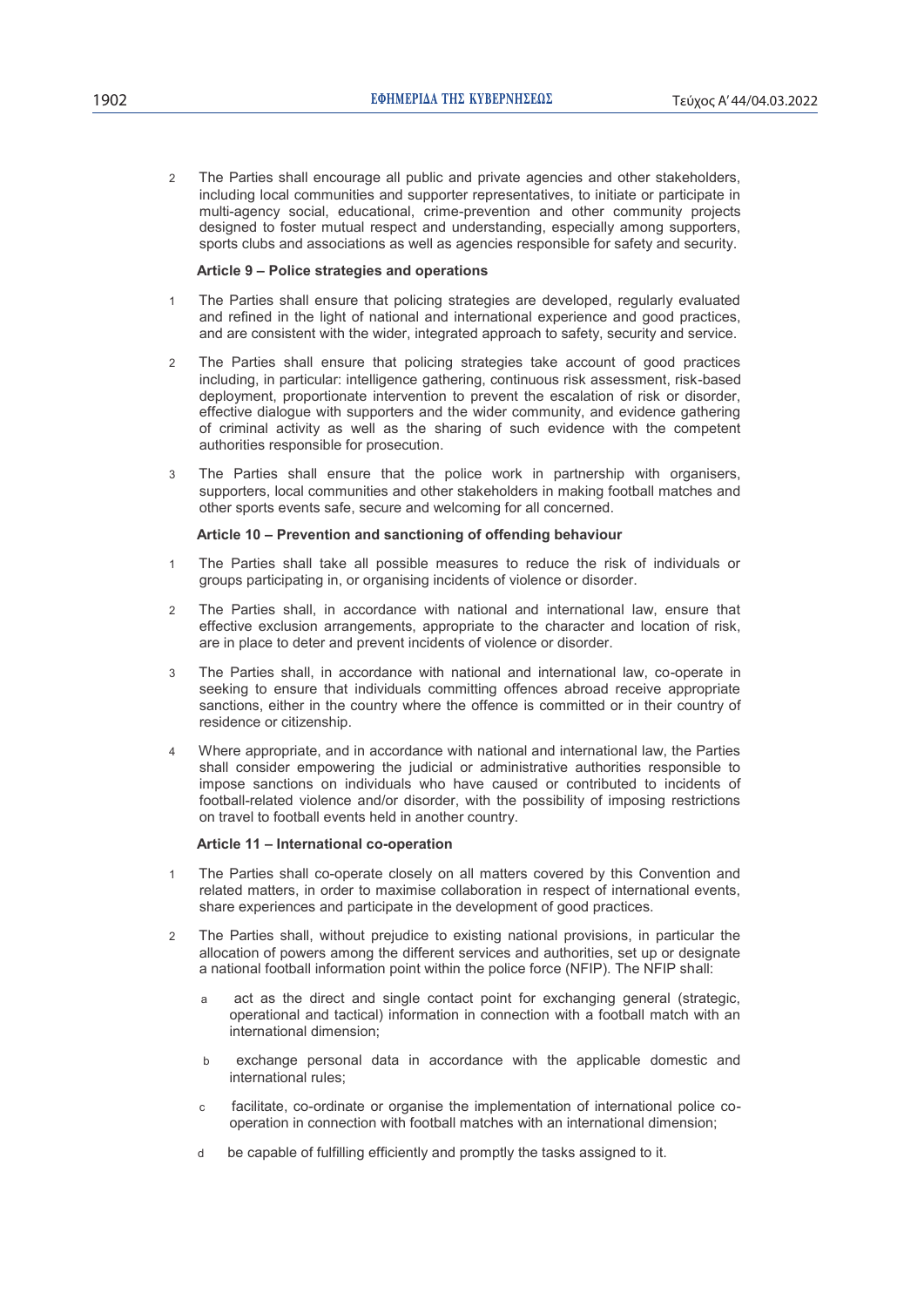- 3 The Parties shall further ensure that the NFIP provides a national source of expertise regarding football policing operations, supporter dynamics and associated safety and security risks.
- 4 Each State Party shall notify the Committee on Safety and Security at Sports Events, created by this Convention, in writing, of the name and contact details of its NFIP, and any subsequent changes with regard to it.
- 5 The Parties shall co-operate at international level in respect of sharing good practices and information on preventative, educational and informative projects and the establishment of partnerships with all agencies involved in the delivery of national and local initiatives, focused on or driven by the local community and supporters.

# **Procedural Clauses**

# **Article 12 – Provision of information**

Each Party shall forward to the Committee on Safety and Security at Sports Events, in one of the official languages of the Council of Europe, all relevant information concerning legislative and other measures taken by it for the purpose of complying with the terms of this Convention, whether with regard to football or other sports.

#### **Article 13 – Committee on Safety and Security at Sports Events**

- 1 For the purposes of this Convention, the Committee on Safety and Security at Sports Events is hereby established.
- 2 Any Party to this Convention may be represented on the committee by one or more delegates representing lead governmental agencies, preferably with responsibility for sport safety and security, and the NFIP. Each Party to this Convention shall have one vote.
- 3 Any member State of the Council of Europe or other State Party to the European Cultural Convention which is not a Party to this Convention, as well as any nonmember State which is a Party to Convention No. 120, may be represented on the committee as an observer.
- 4 The committee may, by unanimous decision, invite any non-member State of the Council of Europe which is not a Party to this Convention or to Convention No. 120 and any organisation interested in being represented to be an observer at one or more of its meetings.
- 5 The committee shall be convened by the Secretary General of the Council of Europe. Its first meeting shall be held within one year of the date on which ten member States of the Council of Europe have expressed their consent to be bound by the Convention. It shall subsequently meet at least every year after its first meeting. In addition it shall meet whenever a majority of the Parties so request.
- 6 A majority of the Parties shall constitute a quorum for holding a meeting of the committee.
- 7 Subject to the provisions of this Convention, the committee shall draw up and adopt by consensus its own rules of procedure.

# **Article 14 – Functions of the Committee on Safety and Security at Sports Events**

- 1 The committee shall be responsible for monitoring the application of this Convention. It may in particular:
	- a keep under review the provisions of this Convention and examine any necessary modifications;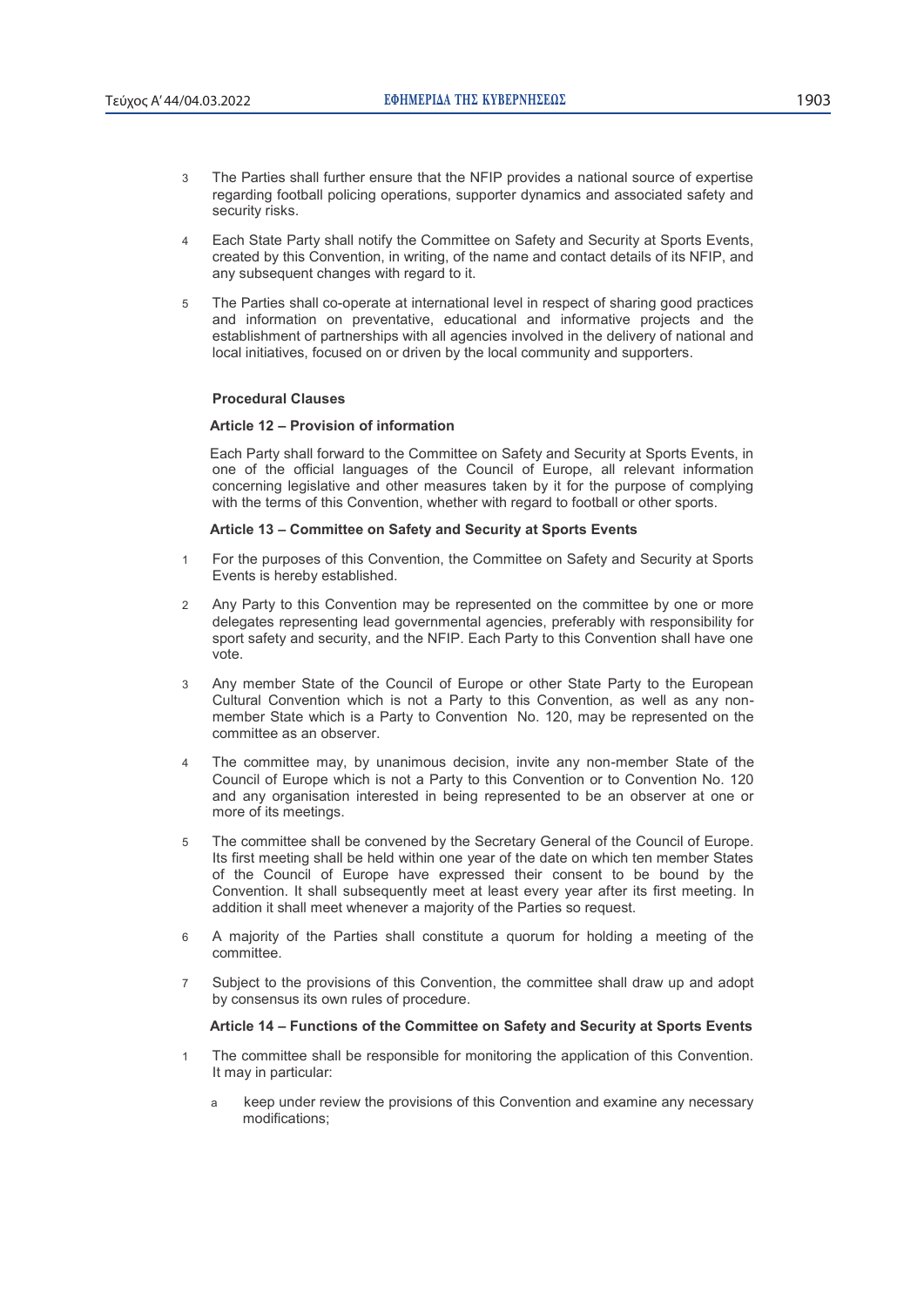- b hold consultations and, where appropriate, exchange information with relevant organisations;
- make recommendations to the Parties to this Convention concerning measures to be taken for its implementation;
- d recommend the appropriate measures to keep the public informed about the activities undertaken within the framework of this Convention;
- e make recommendations to the Committee of Ministers concerning non-member States of the Council of Europe to be invited to accede to this Convention;
- f make any proposal for improving the effectiveness of this Convention;
- g facilitate the collection, analysis and exchange of information, experience and good practices between States.
- 2 The committee, with the prior agreement of the Parties concerned, shall monitor compliance with this Convention through a programme of visits to the States Parties, in order to provide advice and support on the implementation of this Convention.
- 3 The committee shall also gather the information provided by States Parties according to Article 12, and transmit relevant data to all States Parties of the Convention. It may in particular inform each State Party about the nomination of a new NFIP, and circulate its contact details.
- 4 In order to discharge its functions, the committee may, on its own initiative, arrange for meetings of groups of experts.

### **Article 15 – Amendments**

- 1 Amendments to this Convention may be proposed by a Party, the Committee on Safety and Security at Sports Events or the Committee of Ministers of the Council of Europe.
- 2 Any proposal for amendment shall be communicated by the Secretary General of the Council of Europe to the member States of the Council of Europe, to the other States Parties to the European Cultural Convention, to any non-member State of the Council of Europe having acceded to Convention No. 120 prior to the date of opening for signature of this Convention and to every non-member State which has acceded to or has been invited to accede to this Convention in accordance with the provisions of Article 18.
- 3 Any amendment proposed by a Party or the Committee of Ministers shall be communicated to the committee at least two months before the meeting at which it is to be considered. The committee shall submit its opinion on the proposed amendment to the Committee of Ministers.
- 4 The Committee of Ministers shall consider the proposed amendment and any opinion submitted by the committee and may adopt the amendment by the majority provided for in Article 20.d of the Statute of the Council of Europe.
- 5 The text of any amendment adopted by the Committee of Ministers in accordance with paragraph 4 of this article shall be forwarded to the Parties for acceptance in accordance with their respective internal procedures.
- 6 Any amendment adopted in accordance with paragraph 4 of this article shall come into force on the first day of the month following the expiration of a period of one month after all Parties have informed the Secretary General of their acceptance thereof.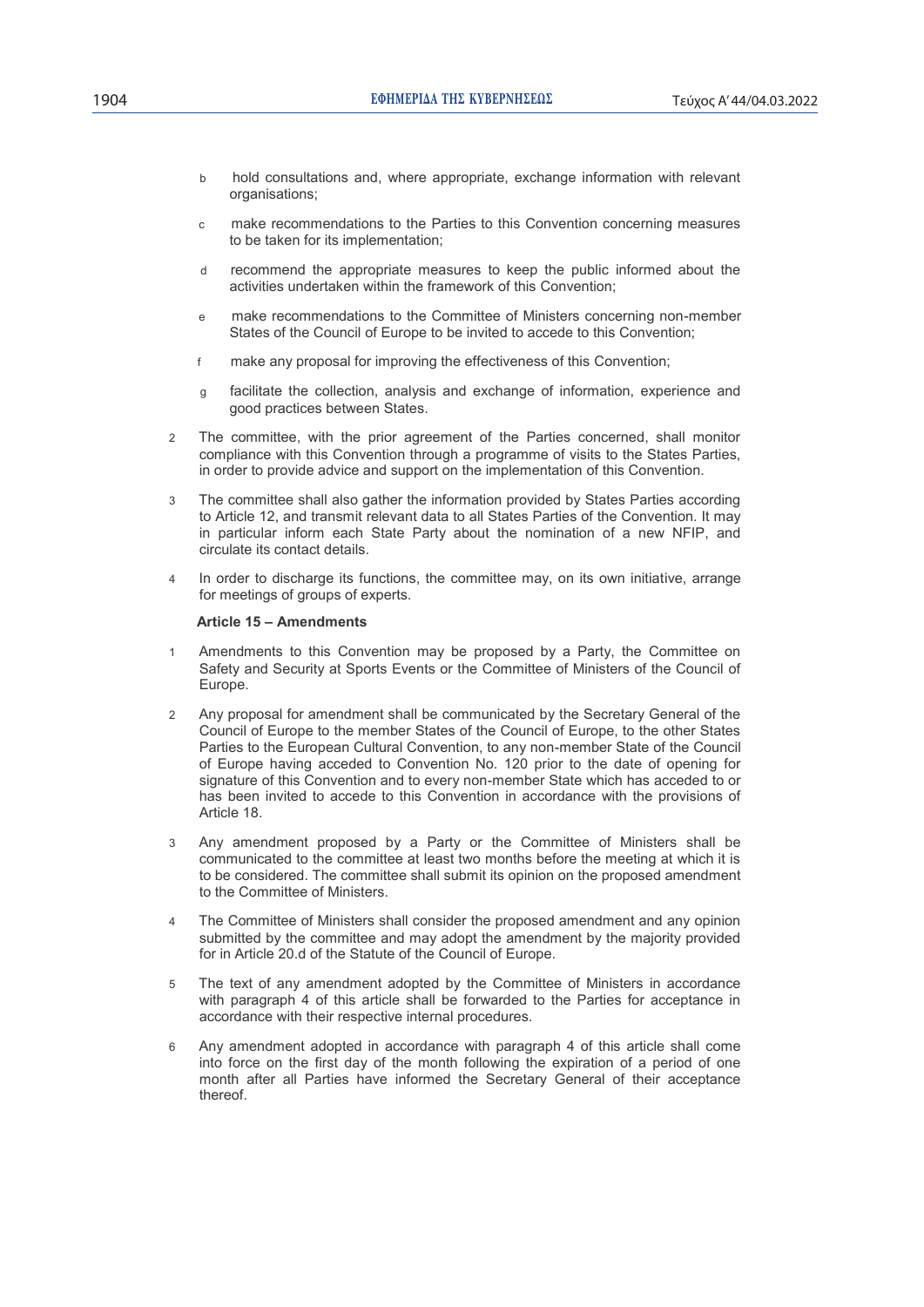#### **Final Clauses**

# **Article 16 – Signature**

- 1 This Convention shall be open for signature by the member States of the Council of Europe, the States Parties to the European Cultural Convention and any non-member State of the Council of Europe having acceded to the European Convention on Spectator Violence and Misbehaviour at Sports Events and in particular at Football Matches (ETS No. 120), opened for signature in Strasbourg on 19 August 1985, prior to the date of opening for signature of this Convention.
- 2 This Convention is subject to ratification, acceptance or approval. Instruments of ratification, acceptance or approval shall be deposited with the Secretary General of the Council of Europe.
- 3 No State Party to Convention No. 120 may deposit its instrument of ratification, acceptance or approval unless it has already denounced the said convention or denounces it simultaneously.
- 4 When depositing its instrument of ratification, acceptance or approval in accordance with the preceding paragraph, a Contracting State may declare that it will continue to apply Convention No. 120 until the entry into force of this Convention according to the provisions of Article 17, paragraph 1.

#### **Article 17 – Entry into force**

- 1 The Convention shall enter into force on the first day of the month following the expiration of a period of one month after the date on which three member States of the Council of Europe have expressed their consent to be bound by the Convention in accordance with the provisions of Article 16.
- 2 In respect of any Signatory State which subsequently expresses its consent to be bound by it, the Convention shall enter into force on the first day of the month following the expiration of a period of one month after the date of the deposit of the instrument of ratification, acceptance or approval.

# **Article 18 – Accession by non-member States**

- 1 After the entry into force of this Convention, the Committee of Ministers of the Council of Europe, after consulting the Parties, may invite any non-member State of the Council of Europe to accede to the Convention by a decision taken by the majority provided for in Article 20.d of the Statute of the Council of Europe and by the unanimous vote of the representatives of the Contracting States entitled to sit on the Committee of Ministers.
- 2 In respect of any acceding State, the Convention shall enter into force on the first day of the month following the expiration of a period of one month after the date of the deposit of the instrument of accession with the Secretary General of the Council of Europe.
- 3 A Party which is not a member State of the Council of Europe shall contribute to the financing of the Committee on Safety and Security at Sports Events in a manner to be decided by the Committee of Ministers.

# **Article 19 – Effects of the Convention**

- 1 In relations between a Party to this Convention and a Party to Convention No. 120 which has not ratified this Convention, Articles 4 and 5 of Convention No. 120 shall continue to apply.
- After the entry into force of this Convention, if a State has denounced Convention No. 120 but such denunciation is not yet effective at the time of ratification of this Convention, this Convention shall apply according to the provisions of Article 17, paragraph 2.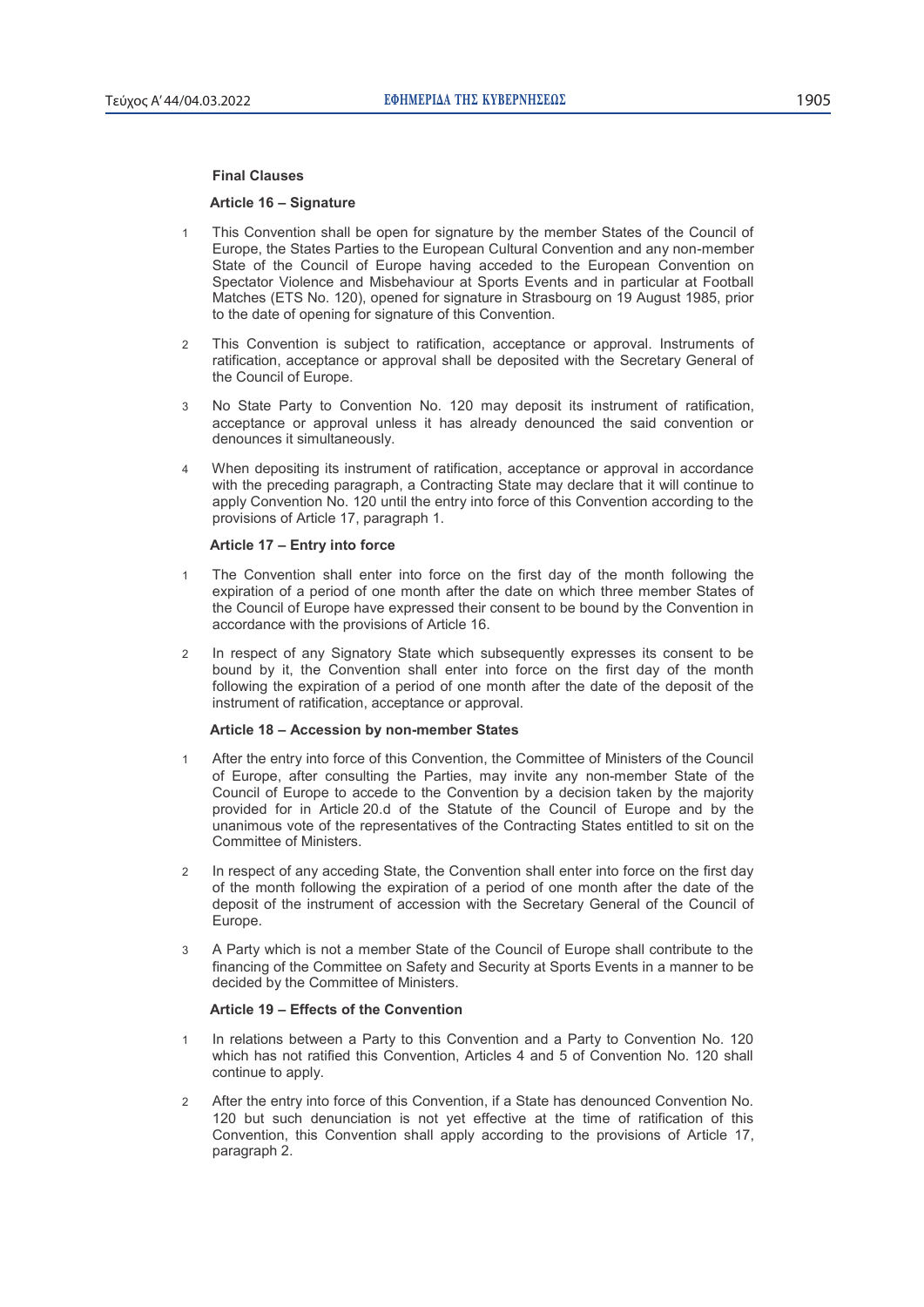#### **Article 20 – Territorial application**

- 1 Any State may, at the time of signature or when depositing its instrument of ratification, acceptance, approval or accession, specify the territory or territories to which this Convention shall apply.
- 2 Any Party may, at any later date, by declaration addressed to the Secretary General of the Council of Europe, extend the application of this Convention to any other territory specified in the declaration. In respect of such a territory, the Convention shall enter into force on the first day of the month following the expiration of a period of one month after the date of receipt of said declaration by the Secretary General.
- 3 Any declaration made under the two preceding paragraphs may, in respect of any territory mentioned in the declaration, be withdrawn by a notification addressed to the Secretary General. This withdrawal shall become effective on the first day of the month following the expiration of a period of six months after the date of receipt of the notification by the Secretary General.

#### **Article 21 – Denunciation**

- 1 Any Party may, at any time, denounce this Convention by means of a notification addressed to the Secretary General of the Council of Europe.
- 2 This denunciation shall become effective on the first day of the month following the expiration of a period of six months after the date of receipt of the notification by the Secretary General.

# **Article 22 – Notifications**

The Secretary General of the Council of Europe shall notify the member States of the Council of Europe, the other States Parties to the European Cultural Convention and any State which has acceded to this Convention, of:

- a any signature in accordance with Article 16;
- b the deposit of any instrument of ratification, acceptance, approval or accession in accordance with Article 16 or Article 18;
- c any date of entry into force of this Convention in accordance with Articles 17 and 18;
- d any proposal for amendment or any amendment adopted in accordance with Article 15 and the date on which the amendment comes into force;
- any declaration made under the provisions of Article 20;
- f any denunciation made in pursuance of the provisions of Article 21;
- g any other act, declaration, notification or communication relating to this Convention.

In witness whereof the undersigned, being duly authorised thereto, have signed this Convention.

Done at Saint-Denis, this 3rd day of July 2016 in English and French, both texts being equally authentic, in a single copy which shall be deposited in the archives of the Council of Europe. The Secretary General of the Council of Europe shall transmit certified copies to each member State of the Council of Europe, to each State Party to the European Cultural Convention, and any State invited to accede to this Convention.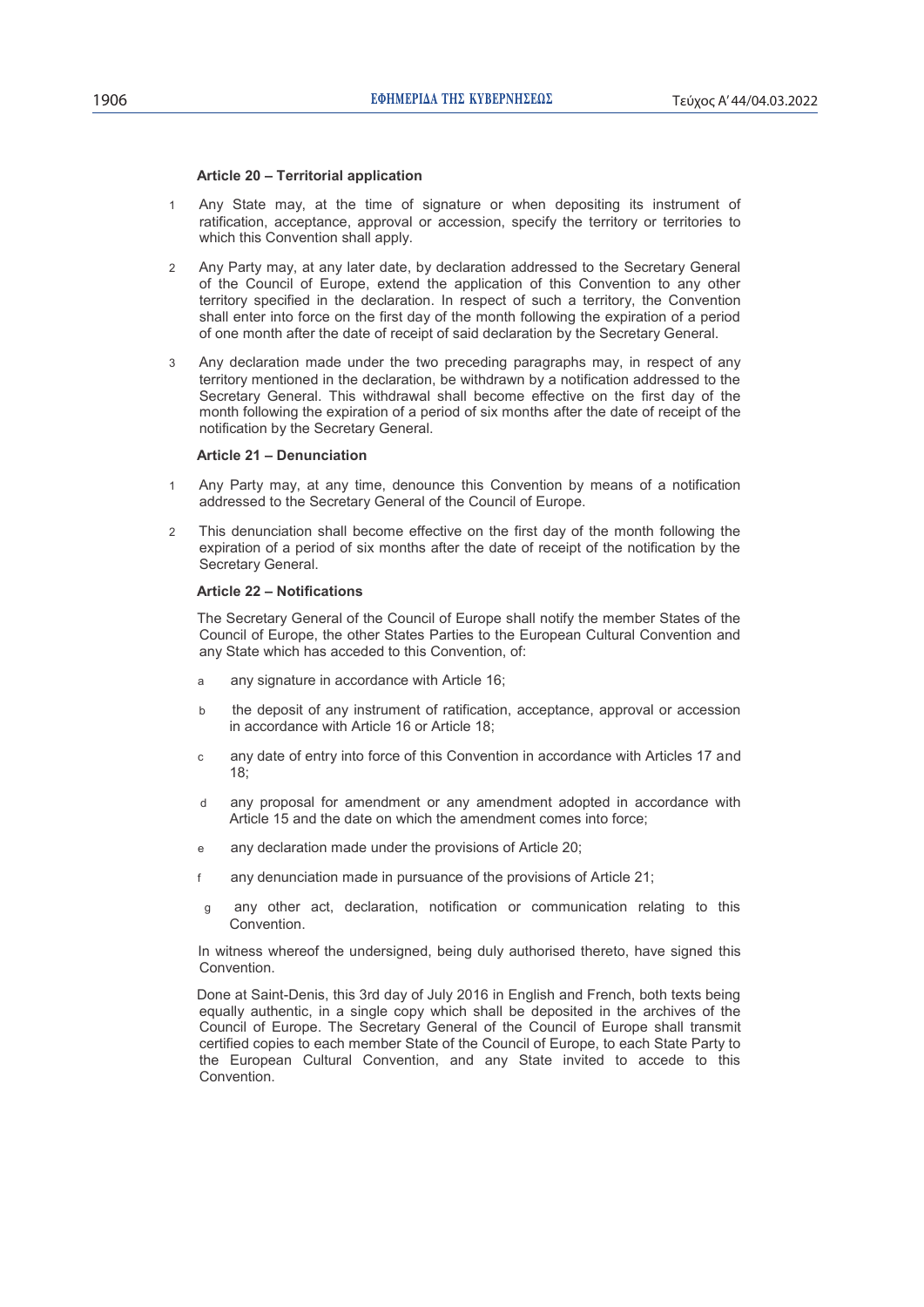Σύμβαση του Συμβουλίου της Ευρώπης για μια ολοκληρωμένη προσέγγιση ασφάλειας, προστασίας και υπηρεσιών σε ποδοσφαιρικούς αγώνες και λοιπά αθλητικά γεγονότα.

(Saint-Denis, 3.VII.2016)

……………………………………………………………………………….

# **Προοίμιο**

Τα κράτη μέλη του Συμβουλίου της Ευρώπης και τα λοιπά κράτη μέλη της Ευρωπαϊκής Πολιτιστικής Σύμβασης (ETS αρ. 18), υπογράφοντα την παρούσα Σύμβαση,

Θεωρώντας ότι σκοπός του Συμβουλίου της Ευρώπης είναι η σύσφιγξη των σχέσεων μεταξύ των μελών του·

Ενδιαφερόμενα για το δικαίωμα στη σωματική ακεραιότητα και την εύλογη προσδοκία όλων των ατόμων να παρακολουθούν ποδοσφαιρικούς αγώνες και λοιπά αθλητικά γεγονότα χωρίς τον φόβο της βίας, της διατάραξης της δημόσιας τάξης ή άλλης εγκληματικής δραστηριότητας<sup>·</sup>

Aποσκοπώντας να καταστήσουν τους ποδοσφαιρικούς αγώνες και τα λοιπά αθλητικά γεγονότα ευχάριστους και φιλόξενους για όλους τους πολίτες, αναγνωρίζοντας επίσης ότι η δημιουργία ενός φιλικού περιβάλλοντος μπορεί να έχει σημαντικό και θετικό αντίκτυπο στην ασφάλεια και προστασία των γεγονότων αυτών·

Στοχεύοντας στην προώθηση της συμμετοχής όλων των ενδιαφερομένων για την παροχή ασφαλούς περιβάλλοντος στους ποδοσφαιρικούς αγώνες και λοιπά αθλητικά γεγονότα·

Επιδιώκοντας τη διατήρηση του κράτους δικαίου γύρω από και εντός των γηπέδων ποδοσφαίρου και άλλων αθλητικών σταδίων, για τη μετακίνηση των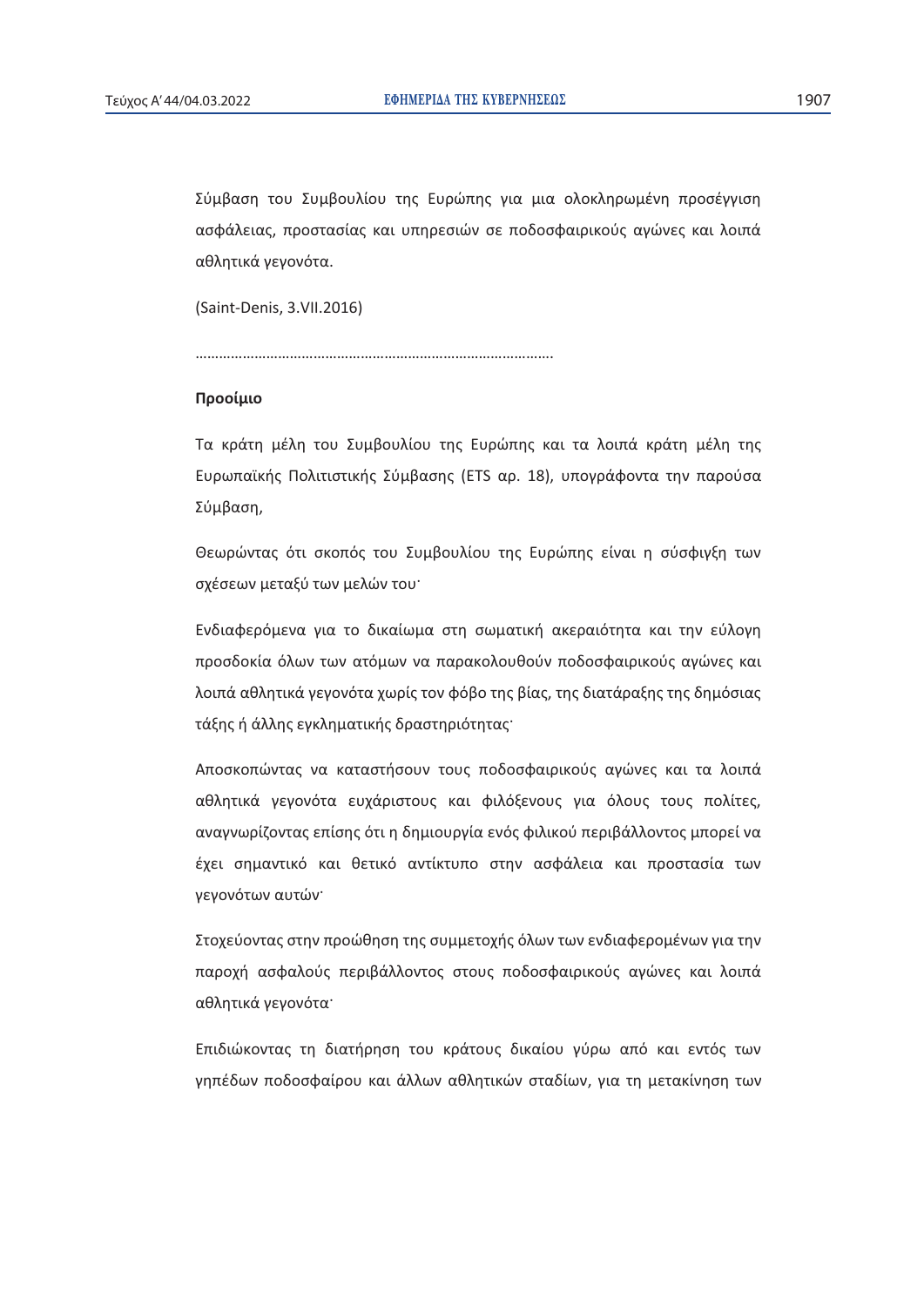χιλιάδων θεατών προς και από τα γήπεδα αυτά και στους άλλους χώρους όπου συναθροίζονται<sup>.</sup>

Aναγνωρίζοντας ότι ο αθλητισμός και όλοι οι φορείς και οι ενδιαφερόμενοι που συμμετέχουν στην οργάνωση και διαχείριση ποδοσφαιρικών αγώνων ή άλλων αθλητικών γεγονότων πρέπει να προασπίζουν τις θεμελιώδεις αξίες του Συμβουλίου της Ευρώπης, όπως η κοινωνική συνοχή, η ανεκτικότητα, ο σεβασμός και η καταπολέμηση των διακρίσεων·

Αναγνωρίζοντας τις διαφοροποιήσεις μεταξύ των κρατών αναφορικά με τις συνταγματικές, δικαστικές, πολιτιστικές και ιστορικές περιστάσεις, καθώς και τον χαρακτήρα και τη σοβαρότητα των προβλημάτων ασφάλειας και προστασίας που συνδέονται με ποδοσφαιρικούς αγώνες και λοιπά αθλητικά γεγονότα<sup>.</sup>

Αναγνωρίζοντας την ανάγκη να λαμβάνεται καθολικά υπόψη η εθνική και διεθνής νομοθεσία σε θέματα, όπως η προστασία δεδομένων προσωπικού χαρακτήρα, η επανένταξη των παραβατών και τα ανθρώπινα δικαιώματα<sup>.</sup>

Aναγνωρίζοντας ότι ένα ευρύ φάσμα δημόσιων και ιδιωτικών φορέων και άλλων ενδιαφερόμενων μερών, συμπεριλαμβανομένων των θεατών, έχουν ως κοινό στόχο να καταστήσουν τους ποδοσφαιρικούς αγώνες και τα λοιπά αθλητικά γεγονότα ασφαλείς, προστατευμένους και φιλόξενους προς τους θεατές και αναγνωρίζοντας ότι οι συλλογικές τους ενέργειες θα περιλαμβάνουν απαραιτήτως ένα φάσμα αλληλένδετων και επικαλυπτόμενων μέτρων·

Aναγνωρίζοντας ότι ο επικαλυπτόμενος χαρακτήρας των μέτρων αυτών απαιτεί από τους εμπλεκόμενους φορείς να αναπτύξουν αποτελεσματικές διεθνείς, εθνικές και τοπικές συνεργασίες για να καταρτίσουν και να υλοποιήσουν μια ολοκληρωμένη και ισορροπημένη διυπηρεσιακή προσέγγιση για την ασφάλεια, την προστασία και τις υπηρεσίες όσον αφορά στους αγώνες ποδοσφαίρου και τα λοιπά αθλητικά γεγονότα·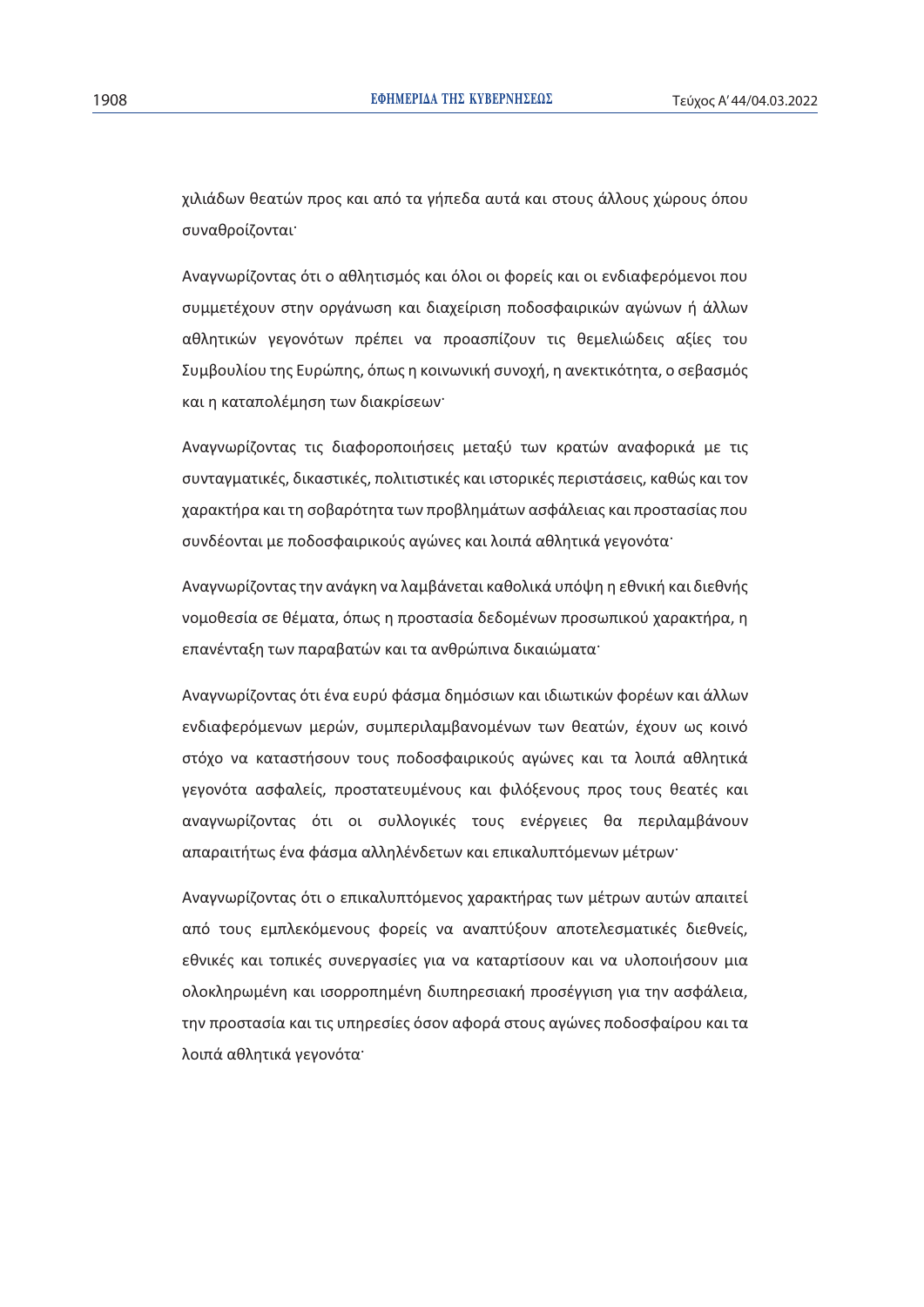Αναγνωρίζοντας ότι τα γεγονότα εκτός αθλητικών σταδίων μπορούν να έχουν άμεσο αντίκτυπο σε γεγονότα εντός αυτών και αντιστρόφως·

Aναγνωρίζοντας ότι οι διαβουλεύσεις με τους κύριους ενδιαφερόμενους, ειδικότερα φιλάθλους και τοπικές κοινότητες, μπορούν να βοηθήσουν τους εμπλεκόμενους φορείς, ώστε να περιοριστούν οι κίνδυνοι για την ασφάλεια και προστασία και να δημιουργηθεί μια φιλόξενη ατμόσφαιρα εντός και εκτός των σταδίων·

Όντας αποφασισμένα να αναλάβουν κοινή και συνεργατική δράση για τη μείωση των κινδύνων για την ασφάλεια και προστασία σε ποδοσφαιρικούς αγώνες και λοιπά αθλητικά γεγονότα, με σκοπό να προσφέρουν μια ευχάριστη εμπειρία στους θεατές, τους συμμετέχοντες και τις τοπικές κοινότητες<sup>·</sup>

Λαμβάνοντας υπόψη το περιεχόμενο της Ευρωπαϊκής Σύμβασης για τη βία και την ανάρμοστη συμπεριφορά των θεατών σε αθλητικές διοργανώσεις και ιδιαίτερα στους ποδοσφαιρικούς αγώνες (ETS αρ. 120) που τέθηκε προς υπογραφή στο Στρασβούργο στις 19 Αυγούστου 1985 (καλούμενη εφεξής «Σύμβαση αρ. 120»)<sup>.</sup>

Λαμβάνοντας υπόψη ότι, χάρη στην εκτεταμένη ευρωπαϊκή εμπειρία και τις oρθές πρακτικές, αναπτύχθηκε μια νέα ολοκληρωμένη και συμμετοχική προσέγγιση για την ασφάλεια και προστασία των θεατών που αντικατοπτρίζεται συγκεκριμένα στη σύσταση REC (205)1 για την ασφάλεια, την προστασία και τις υπηρεσίες σε ποδοσφαιρικούς αγώνες και λοιπά αθλητικά γεγονότα που υιοθετήθηκε από την Μόνιμη Επιτροπή της Σύμβασης αρ. 120 κατά την 40ή συνεδρίαση της 18ης Ιουνίου 2015,

Συμφώνησαν τα κάτωθι:

# $A$ ρθρο 1: Πεδίο εφαρμογής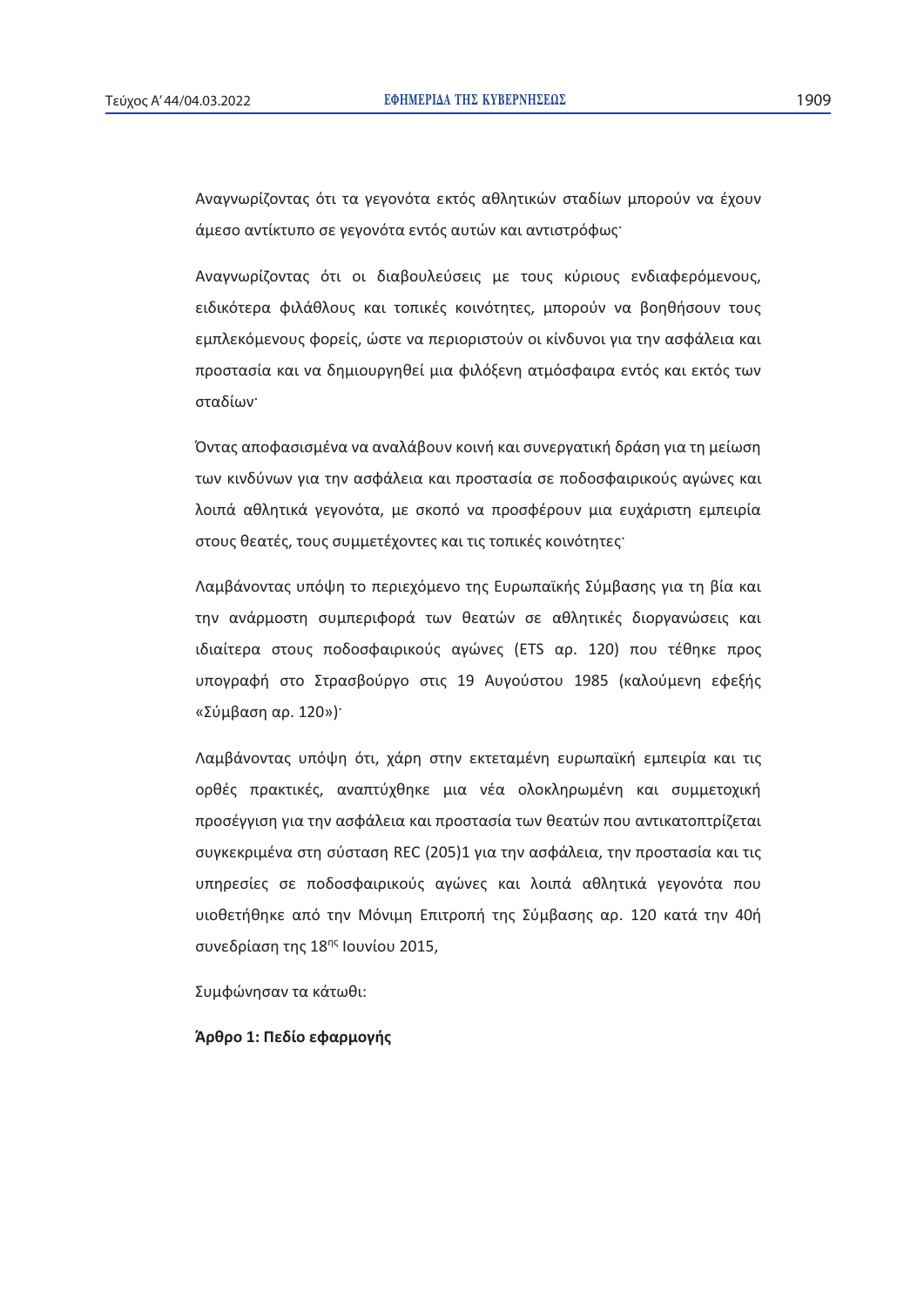1. Τα συμβαλλόμενα μέρη λαμβάνουν, εντός των ορίων των σχετικών τους συνταγματικών διατάξεων, τα απαραίτητα μέτρα, ώστε να θέσουν σε ισχύ τις διατάξεις της παρούσας Σύμβασης αναφορικά με ποδοσφαιρικούς αγώνες ή διοργανώσεις που διεξάγονται στην επικράτειά τους από επαγγελματικούς ποδοσφαιρικούς συλλόγους και εθνικές ομάδες.

2. Τα συμβαλλόμενα μέρη μπορούν να εφαρμόζουν τις διατάξεις της παρούσας Σύμβασης και σε άλλα αθλήματα ή αθλητικά γεγονότα που φιλοξενούνται στην επικράτειά τους, συμπεριλαμβανομένων των μη επαγγελματικών ποδοσφαιρικών αγώνων, ιδιαίτερα σε περιστάσεις όπου ενέχονται κίνδυνοι για την ασφάλεια και την προστασία.

# $$

Σκοπός της παρούσας Σύμβασης είναι η δημιουργία ενός ασφαλούς, προστατευμένου και φιλόξενου περιβάλλοντος σε ποδοσφαιρικούς αγώνες και λοιπά αθλητικά γεγονότα. Για τον σκοπό αυτό τα συμβαλλόμενα μέρη:

(α) υιοθετούν μια ολοκληρωμένη, διυπηρεσιακή και ισορροπημένη προσέγγιση για την ασφάλεια, την προστασία και τις υπηρεσίες σε πνεύμα αποτελεσματικών τοπικών, εθνικών και διεθνών συμπράξεων και συνεργασιών·

(β) διασφαλίζουν ότι όλοι οι ιδιωτικοί και δημόσιοι φορείς και άλλοι ενδιαφερόμενοι αναγνωρίζουν πως η ασφάλεια, η προστασία και η παροχή υπηρεσιών δεν μπορούν να εξετάζονται μεμονωμένα, αλλά μπορούν να έχουν άμεση επίδραση στη λειτουργία των άλλων δύο στοιχείων·

(γ) λαμβάνουν υπόψη τις ορθές πρακτικές για την ανάπτυξη μιας ολοκληρωμένης προσέγγισης για την ασφάλεια, την προστασία και τις υπηρεσίες.

# **ᠱ**

Για τους σκοπούς της παρούσας Σύμβασης, ως: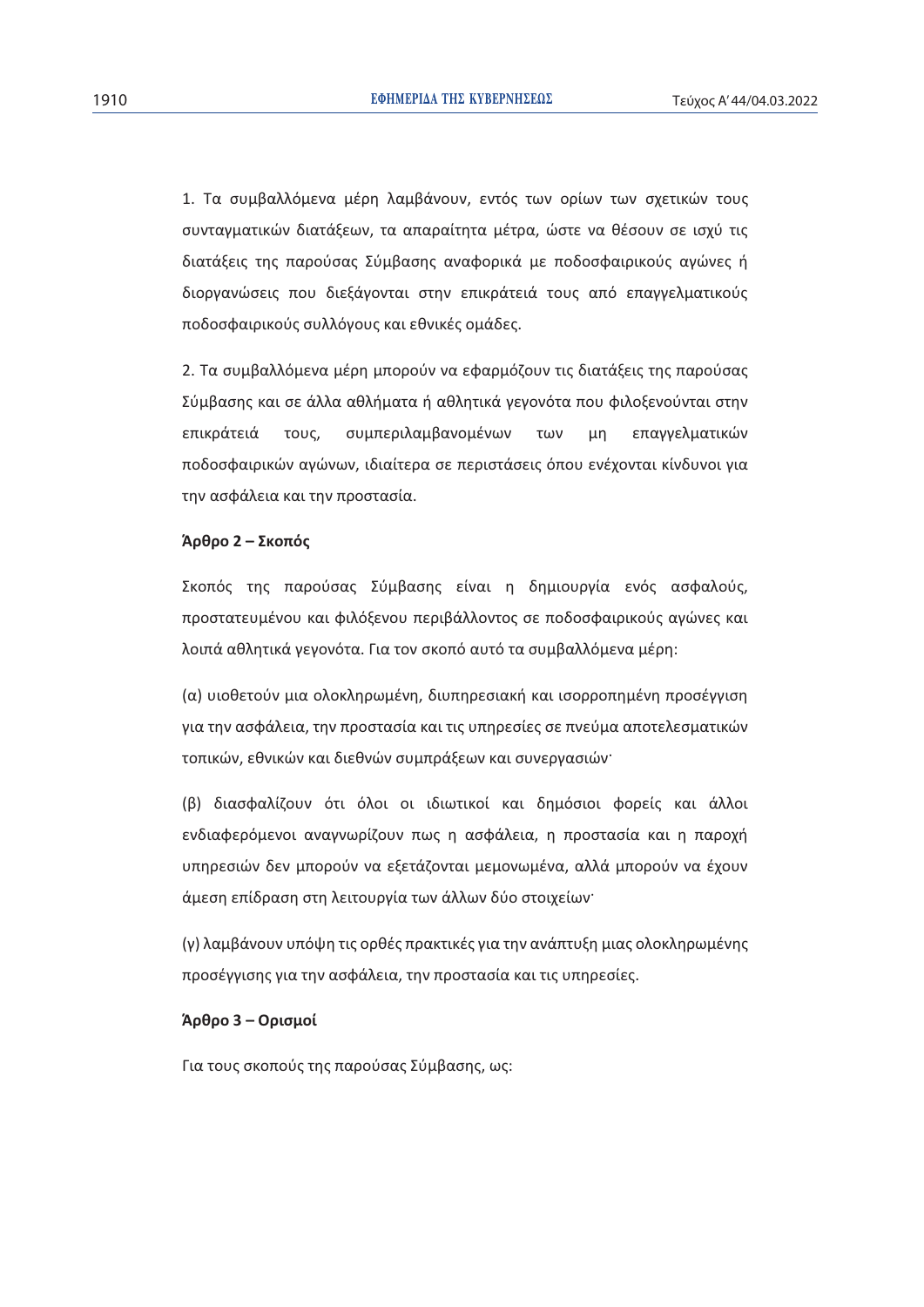(α) «μέτρα ασφάλειας» νοούνται τα μέτρα που σχεδιάζονται και εφαρμόζονται με πρωταρχικό στόχο την προστασία της υγείας και ευημερίας ατόμων και ομάδων που παρακολουθούν ή συμμετέχουν σε ποδοσφαιρικούς αγώνες ή άλλα αθλητικά γεγονότα εντός ή εκτός σταδίων ή διαμένουν ή εργάζονται κοντά στο εν λόγω γεγονός·

(β) «μέτρα προστασίας» νοούνται τα μέτρα που σχεδιάζονται και εφαρμόζονται με πρωταρχικό στόχο την πρόληψη και μείωση του κινδύνου και/ή την αντιμετώπιση οποιασδήποτε βίαιης ή άλλης εγκληματικής δραστηριότητας ή διατάραξης που συνδέεται με το ποδόσφαιρο ή άλλο αθλητικό γεγονός εντός ή εκτός σταδίων·

(γ) «μέτρα υπηρεσιών» νοούνται τα μέτρα που σχεδιάζονται και εφαρμόζονται με πρωταρχικό στόχο τα άτομα και οι ομάδες να αισθάνονται άνετα, ότι τα εκτιμούν και ότι είναι ευπρόσδεκτα όταν παρακολουθούν έναν ποδοσφαιρικό αγώνα ή άλλο αθλητικό γεγονός εντός ή εκτός σταδίου·

(δ) «φορέας» νοείται κάθε δημόσιο ή ιδιωτικό όργανο με συνταγματική, νομοθετική, κανονιστική ή άλλη αρμοδιότητα αναφορικά με τη λήψη και εφαρμογή οιωνδήποτε μέτρων ασφάλειας, προστασίας και υπηρεσιών που συνδέονται με ποδοσφαιρικούς αγώνες ή άλλο αθλητικό γεγονός εντός ή εκτός σταδίων·

(ε) «ενδιαφερόμενοι» νοούνται οι θεατές, οι τοπικές κοινότητες ή άλλα ενδιαφερόμενα μέρη που δεν έχουν νομοθετικές ή κανονιστικές αρμοδιότητες, αλλά που μπορούν να διαδραματίσουν σημαντικό ρόλο στη δημιουργία aσφαλούς, προστατευμένου και φιλόξενου περιβάλλοντος σε ποδοσφαιρικούς αγώνες ή άλλα αθλητικά γεγονότα εντός και εκτός σταδίων<sup>.</sup>

(στ) «ολοκληρωμένη προσέγγιση» νοείται η αναγνώριση του γεγονότος ότι, ανεξαρτήτως των πρωταρχικών τους στόχων, τα μέτρα ασφάλειας, προστασίας και υπηρεσιών σε ποδοσφαιρικούς αγώνες και λοιπά αθλητικά γεγονότα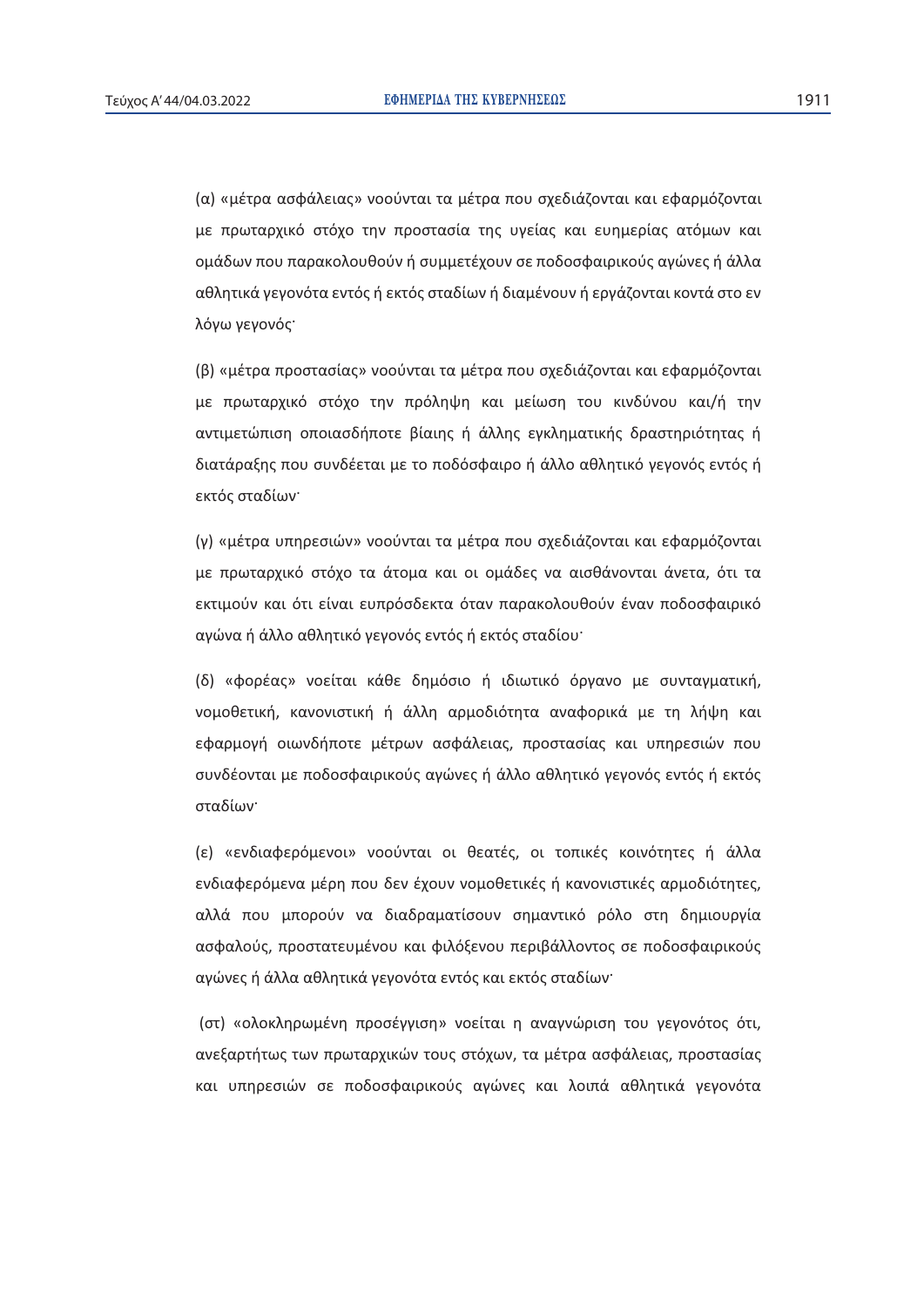επικαλύπτονται πάγια, είναι αλληλένδετα όσον αφορά στον αντίκτυπο, πρέπει να είναι ισορροπημένα και δεν μπορούν να σχεδιάζονται ή να εφαρμόζονται μεμονωμένα

(ζ) «διυπηρεσιακή ολοκληρωμένη προσέγγιση» νοείται η αναγνώριση ότι οι ρόλοι και οι δράσεις κάθε φορέα που ασχολείται με τον σχεδιασμό και τις λειτουργικές δραστηριότητες στο ποδόσφαιρο και σε άλλα αθλήματα πρέπει να λειτουργούν συντονισμένα και συμπληρωματικά, να είναι αναλογικοί, και να σχεδιάζονται και να εφαρμόζονται ως μέρος μιας συνολικής στρατηγικής ασφάλειας, προστασίας και στην προσωπική του και το προσωπικό του και το προσωπικό του και το προσωπικού στην στην στην στην στην στ

(η) «ορθές πρακτικές» νοούνται τα μέτρα που εφαρμόζονται σε μια ή περισσότερες χώρες και έχει αποδειχθεί ότι είναι πολύ αποτελεσματικά στην επίτευξη του δεδηλωμένου στόχου ή σκοπού<sup>·</sup>

(θ) «εμπλεκόμενος φορέας» νοείται ο φορέας (δημόσιος ή ιδιωτικός) που ασχολείται με την οργάνωση και/ή διαχείριση ποδοσφαιρικών αγώνων ή άλλων αθλητικών γεγονότων που διεξάγονται εντός ή εκτός αθλητικών σταδίων.

# $A$ ρθρο 4 – Εσωτερικές ρυθμίσεις συντονισμού

1. Τα συμβαλλόμενα μέρη διασφαλίζουν τη θέσπιση εθνικών και τοπικών  $\rho$ υθμίσεων συντονισμού, με σκοπό την ανάπτυξη και υλοποίηση μιας διυπηρεσιακής ολοκληρωμένης προσέγγισης για την ασφάλεια, την προστασία και τις υπηρεσίες σε εθνικό και τοπικό επίπεδο.

2. Τα συμβαλλόμενα μέρη διασφαλίζουν ότι οι ρυθμίσεις συντονισμού θεσπίζονται με σκοπό την αναγνώριση, ανάλυση και αξιολόγηση των κινδύνων που σχετίζονται με την ασφάλεια, την προστασία και τις υπηρεσίες, καθώς και την ανταλλαγή επικαιροποιημένων πληροφοριών για την εκτίμηση του κινδύνου.

3. Τα συμβαλλόμενα μέρη διασφαλίζουν ότι οι ρυθμίσεις συντονισμού περιλαμβάνουν όλους τους βασικούς δημόσιους και ιδιωτικούς φορείς που είναι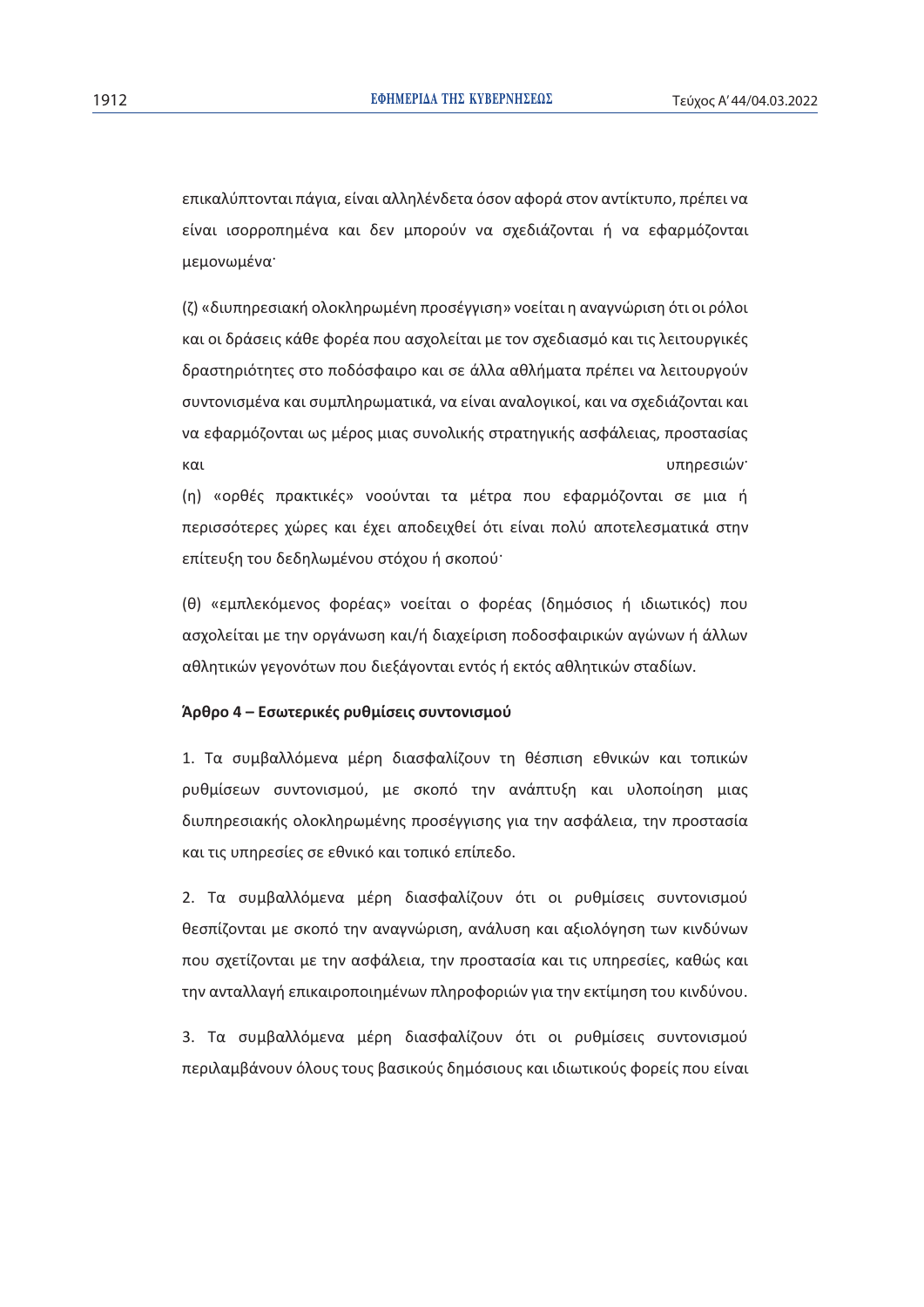αρμόδιοι για θέματα ασφάλειας, προστασίας και υπηρεσιών όσον αφορά το γεγονός εντός και εκτός του χώρου όπου αυτό διεξάγεται.

4. Τα συμβαλλόμενα μέρη διασφαλίζουν ότι για τις ρυθμίσεις συντονισμού λαμβάνονται πλήρως υπόψη οι αρχές ασφάλειας, προστασίας και υπηρεσιών που ορίζονται στην παρούσα Σύμβαση, καθώς και ότι εθνικές και τοπικές στρατηγικές αναπτύσσονται, αξιολογούνται σε τακτά διαστήματα και βελτιώνονται σε συνάρτηση με τις εθνικές και διεθνείς εμπειρίες και ορθές πρακτικές.

5. Τα συμβαλλόμενα μέρη διασφαλίζουν ότι τα εθνικά νομικά, κανονιστικά ή διοικητικά πλαίσια αποσαφηνίζουν τους αντίστοιχους ρόλους και τις αρμοδιότητες των εμπλεκόμενων φορέων και ότι οι ρόλοι αυτοί είναι συμπληρωματικοί και συνεπείς με μια ολοκληρωμένη προσέγγιση, αλλά και ευρέως κατανοητοί σε στρατηγικό και επιχειρησιακό επίπεδο.

# $A$ ρθρο 5 – Ασφάλεια, προστασία και υπηρεσίες σε αθλητικά στάδια

1. Τα συμβαλλόμενα μέρη διασφαλίζουν ότι, δυνάμει των εθνικών νομικών, κανονιστικών ή διοικητικών πλαισίων, απαιτείται οι διοργανωτές των γεγονότων, σε συνεννόηση με τους συνεργαζόμενους φορείς, να παρέχουν ένα ασφαλές και προστατευμένο περιβάλλον για όλους τους συμμετέχοντες και τους θεατές.

2. Τα συμβαλλόμενα μέρη διασφαλίζουν ότι οι αρμόδιες δημόσιες αρχές θεσπίζουν κανονισμούς ή ρυθμίσεις που εγγυώνται την αποτελεσματικότητα των διαδικασιών αδειοδότησης των σταδίων, ρυθμίσεις πιστοποίησης και κανονισμούς ασφαλείας γενικά, ενώ διασφαλίζουν και την εφαρμογή, παρακολούθηση και επιβολή αυτών.

3. Τα συμβαλλόμενα μέρη απαιτούν από τους εμπλεκόμενους φορείς να διασφαλίζουν ότι οι ρυθμίσεις σχετικά με τον σχεδιασμό των σταδίων, τις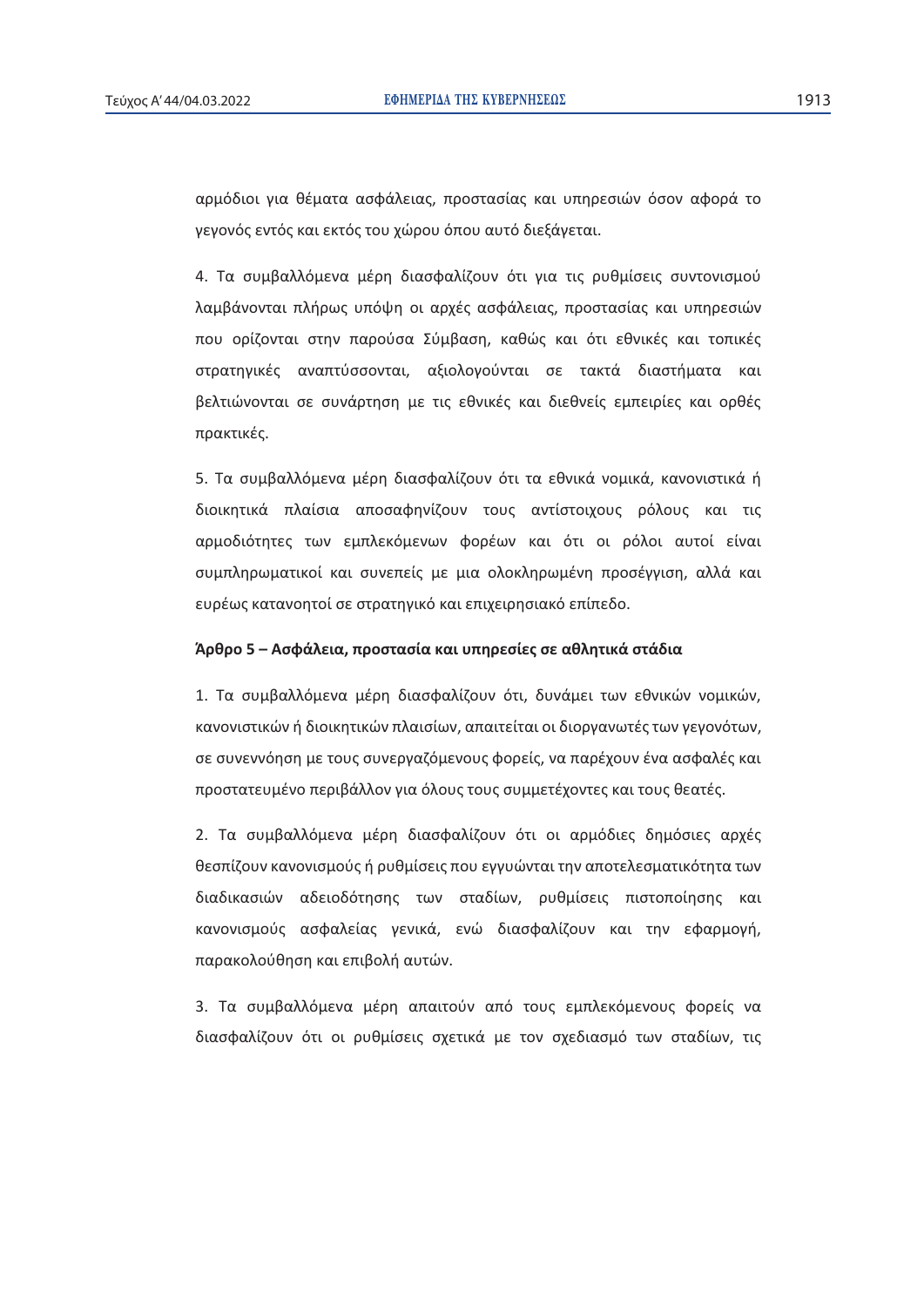υποδομές και τη διαχείριση του πλήθους συμμορφώνονται με τα εθνικά και διεθνή πρότυπα και τις ορθές πρακτικές.

4. Τα συμβαλλόμενα μέρη ενθαρρύνουν τους εμπλεκόμενους φορείς να διασφαλίζουν ότι τα στάδια παρέχουν ένα φιλόξενο περιβάλλον, χωρίς αποκλεισμούς, για όλα τα μέλη της κοινωνίας, συμπεριλαμβανομένων των παιδιών, των ηλικιωμένων και των ατόμων με αναπηρία, και ότι περιλαμβάνουν ειδικότερα την παροχή κατάλληλων εγκαταστάσεων υγιεινής και αναψυχής, καθώς και συνθηκών καλής θέασης για όλους τους θεατές.

5. Τα συμβαλλόμενα μέρη διασφαλίζουν ότι οι ρυθμίσεις λειτουργίας των σταδίων είναι πλήρεις, προβλέπουν αποτελεσματική συνεργασία με την Aστυνομία, τις υπηρεσίες έκτακτης ανάγκης και τους συνεργαζόμενους φορείς, και ενσωματώνουν σαφείς πολιτικές και διαδικασίες για θέματα που μπορεί να έχουν αντίκτυπο στη διαχείριση του πλήθους και τους σχετικούς κινδύνους aσφάλειας και προστασίας, και πιο συγκεκριμένα:

- τη χρήση φωτοβολίδων

- κάθε βίαιη ή άλλη απαγορευμένη συμπεριφορά, και

- οποιαδήποτε ρατσιστική ή άλλη μεροληπτική συμπεριφορά.

6. Τα συμβαλλόμενα μέρη απαιτούν από τους εμπλεκόμενους φορείς να διασφαλίζουν ότι όλο το προσωπικό, τόσο του δημόσιου όσο και του ιδιωτικού τομέα, που ασχολείται με τη διοργάνωση ασφαλών, προστατευμένων και φιλόξενων ποδοσφαιρικών ανώνων και λοιπών αθλητικών νενονότων είναι εξοπλισμένο και εκπαιδευμένο, προκειμένου να εκπληρώνει τα καθήκοντά του με τρόπο αποτελεσματικό και κατάλληλο.

7. Τα συμβαλλόμενα μέρη ενθαρρύνουν τους αρμόδιους φορείς τους να επισημαίνουν την ανάγκη οι παίκτες, οι προπονητές ή άλλοι εκπρόσωποι των <u>ομάδων που συμμετέχουν να ενεργούν σύμφωνα με τις βασικές αθλητικές αρχές,</u>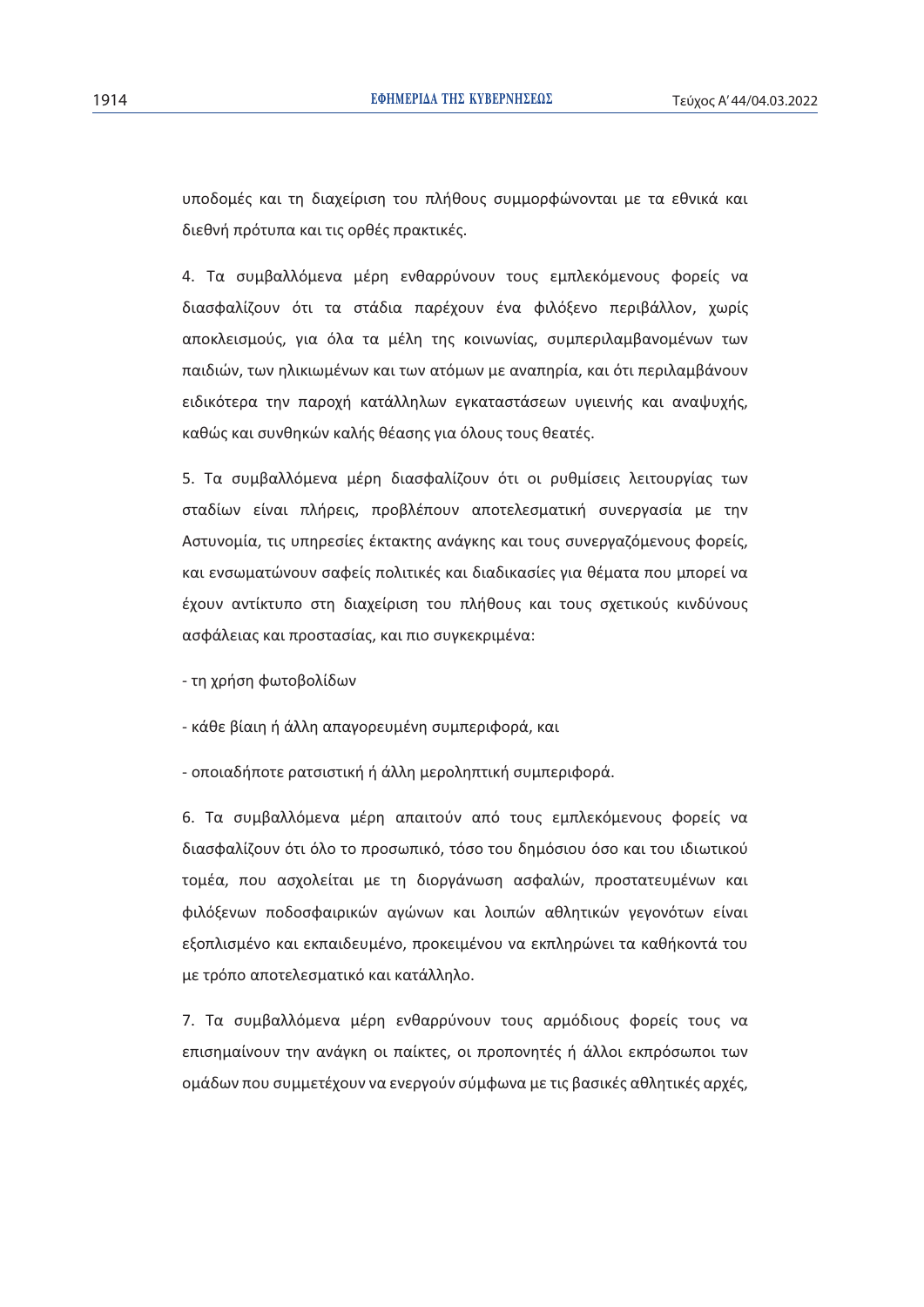όπως είναι η ανεκτικότητα, ο σεβασμός και το «ευ αγωνίζεσθαι» και να αναγνωρίζουν ότι το να συμπεριφέρονται με βίαιο, ρατσιστικό ή άλλο προκλητικό τρόπο μπορεί να έχει αρνητικό αντίκτυπο στη συμπεριφορά των θεατών.

# $\hat{A}$ ρθρο 6 – Ασφάλεια, προστασία και υπηρεσίες σε δημόσιους χώρους

1. Τα συμβαλλόμενα μέρη ενθαρρύνουν όλους τους φορείς και τους ενδιαφερόμενους που ασχολούνται με την οργάνωση ποδοσφαιρικών αγώνων και λοιπών αθλητικών γεγονότων σε δημόσιους χώρους, συμπεριλαμβανομένων των δημοτικών αρχών, της Αστυνομίας, των τοπικών κοινοτήτων και των επιχειρήσεων, εκπροσώπων των φιλάθλων, ποδοσφαιρικών σωματείων και εθνικών ενώσεων, να συνεργάζονται, ιδίως όσον αφορά:

(α) στην εκτίμηση του κινδύνου και τη λήψη κατάλληλων προληπτικών μέτρων για την ελαχιστοποίηση των ταραχών και την παροχή διαβεβαιώσεων προς την τοπική κοινωνία και τις επιχειρήσεις, ιδίως σε αυτές που βρίσκονται στην περιοχή <u>όπου πραγματοποιείται το γεγονός ή σε χώρους δημόσιας θέασης·</u>

(β) στη δημιουργία ενός ασφαλούς, προστατευμένου και φιλόξενου περιβάλλοντος σε δημόσιους χώρους που είναι οριοθετημένοι για τη συνάθροιση των φιλάθλων πριν από και μετά το γεγονός ή σε τοποθεσίες, στις οποίες αναμένεται να κινούνται οι φίλαθλοι με δική τους πρωτοβουλία, καθώς και στις μετακινήσεις τους προς και από την πόλη και/ή προς και από το στάδιο.

2. Τα συμβαλλόμενα μέρη διασφαλίζουν ότι λαμβάνεται υπόψη η μετακίνηση προς και από το στάδιο για την εκτίμηση του κινδύνου και τα μέτρα προστασίας και ασφάλειας.

# $A$ ρθρο 7 – Εκπόνηση σχεδίων αντιμετώπισης απρόοπτων καταστάσεων και **έκτακτης ανάγκης**

Tα συμβαλλόμενα μέρη διασφαλίζουν ότι εκπονούνται διυπηρεσιακά σχέδια αντιμετώπισης απρόοπτων καταστάσεων και περιστατικών έκτακτης ανάγκης,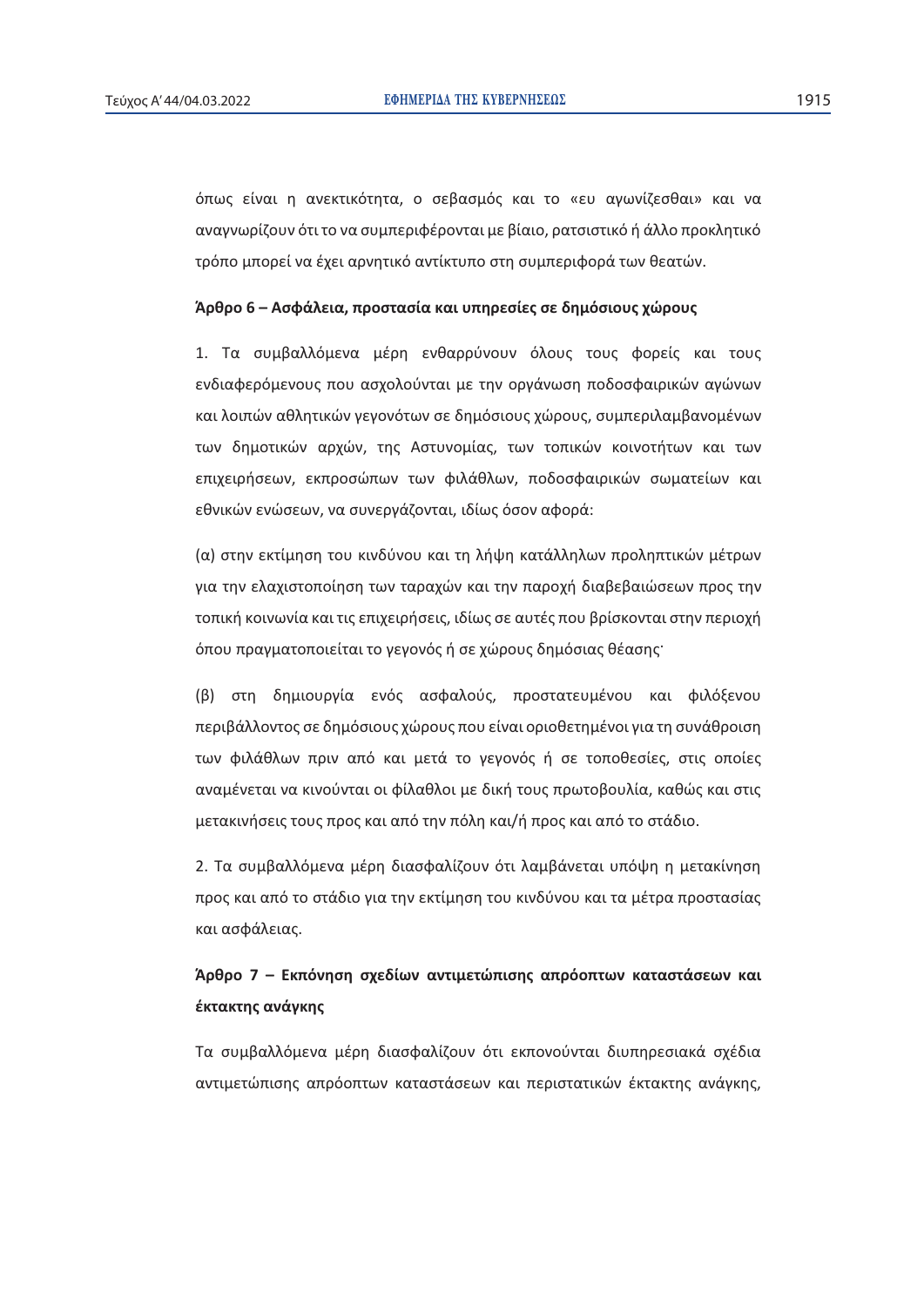καθώς και ότι τα σχέδια αυτά δοκιμάζονται και βελτιώνονται κατά τη διάρκεια τακτικών κοινών ασκήσεων. Τα εθνικά νομικά, κανονιστικά ή διοικητικά πλαίσια διευκρινίζουν ποιος φορέας είναι αρμόδιος για την έναρξη, επίβλεψη και πιστοποίηση των ασκήσεων.

# $\hat{A}$ ρθρο 8 – Συνεργασία με τους φιλάθλους και τις τοπικές κοινότητες

1. Τα συμβαλλόμενα μέρη ενθαρρύνουν όλους τους φορείς να αναπτύξουν και να εφαρμόζουν πολιτική προληπτικής και τακτικής επικοινωνίας με τους κύριους ενδιαφερόμενους, συμπεριλαμβανομένων των εκπροσώπων των φιλάθλων και των τοπικών κοινοτήτων, με βάση την αρχή του διαλόγου και με στόχο τη δημιουργία πνεύματος σύμπραξης και θετικής συνεργασίας, καθώς και την εξεύρεση λύσεων για πιθανά προβλήματα.

2. Τα συμβαλλόμενα μέρη ενθαρρύνουν όλους τους δημόσιους και ιδιωτικούς φορείς και τους άλλους ενδιαφερόμενους, συμπεριλαμβανομένων των τοπικών κοινοτήτων και εκπροσώπων των φιλάθλων, να δρομολογήσουν ή να συμμετάσχουν σε διυπηρεσιακά κοινωνικά, εκπαιδευτικά προγράμματα, προγράμματα πρόληψης του εγκλήματος και άλλα κοινοτικά προγράμματα σχεδιασμένα για την προώθηση του αμοιβαίου σεβασμού και της κατανόησης, ιδίως μεταξύ των φιλάθλων, των αθλητικών σωματείων και ενώσεων, καθώς και φορέων αρμόδιων για την ασφάλεια και την προστασία.

# $\mathbf{\hat{A}}$ ρθρο 9 – Στρατηγικές και επιχειρήσεις της Αστυνομίας

1. Τα συμβαλλόμενα μέρη διασφαλίζουν την ανάπτυξη, τακτική αξιολόγηση και βελτίωση των στρατηγικών αστυνόμευσης υπό το πρίσμα εθνικών και διεθνών εμπειριών και ορθών πρακτικών, οι οποίες συνάδουν με την ευρύτερη oλοκληρωμένη προσέγγιση για την ασφάλεια, την προστασία και τις υπηρεσίες.

2. Τα συμβαλλόμενα μέρη διασφαλίζουν ότι για τις στρατηγικές αστυνόμευσης λαμβάνονται υπόψη οι ορθές πρακτικές, στις οποίες συμπεριλαμβάνονται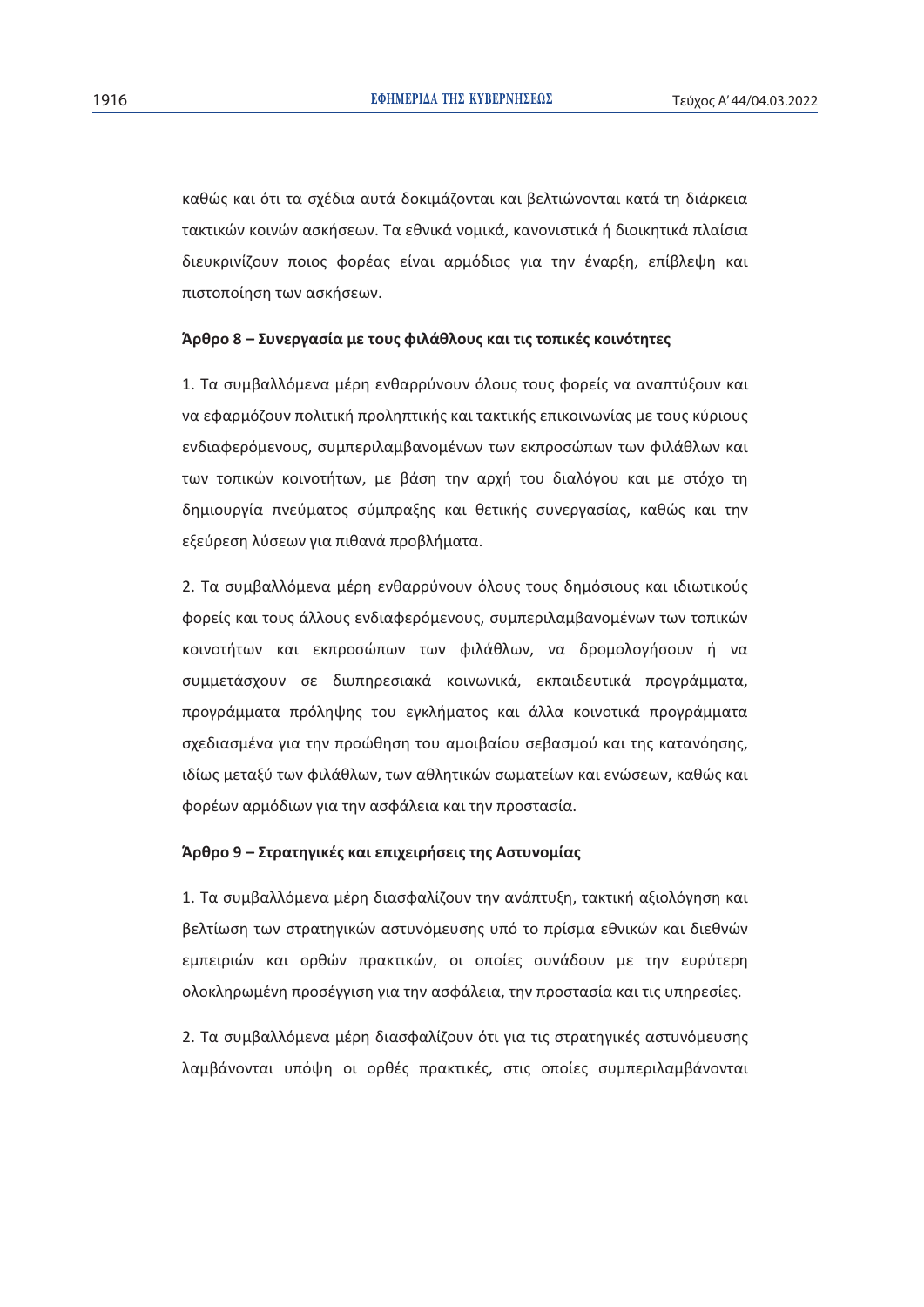συγκεκριμένα: η συλλογή πληροφοριών, η συνεχής εκτίμηση του κινδύνου, η ανάπτυξη δυνάμεων βάσει κινδύνου, η αναλογική παρέμβαση για την πρόληψη της κλιμάκωσης του κινδύνου ή των ταραχών, ο αποτελεσματικός διάλογος με τους φιλάθλους και την ευρύτερη κοινότητα, η συλλογή αποδεικτικών στοιχείων εγκληματικής δραστηριότητας και η ανταλλαγή των εν λόγω αποδεικτικών στοιχείων με τις αρμόδιες διωκτικές αρχές.

3. Τα συμβαλλόμενα μέρη διασφαλίζουν ότι η Αστυνομία συνεργάζεται με τους διοργανωτές, τους φιλάθλους, τις τοπικές κοινότητες και άλλους ενδιαφερόμενους, με στόχο τη δημιουργία ασφαλούς, προστατευμένου και φιλόξενου περιβάλλοντος σε ποδοσφαιρικούς αγώνες και τα λοιπά αθλητικά γεγονότα για όλα τα ενδιαφερόμενα μέρη.

# $\hat{A}$ ρθρο 10- Πρόληψη και επιβολή κυρώσεων σε περίπτωση παραβατικής **ʍʐʅʋɸʌɿʔʉʌɳʎ**

1. Τα συμβαλλόμενα μέρη λαμβάνουν κάθε δυνατό μέτρο, προκειμένου να μειωθεί ο κίνδυνος συμμετοχής ατόμων ή ομάδων σε περιστατικά βίας ή ταραχών καθώς και της οργάνωσης αυτών από άτομα ή ομάδες.

2. Τα συμβαλλόμενα μέρη, σύμφωνα με το εθνικό και διεθνές δίκαιο, διασφαλίζουν ότι θεσπίζονται αποτελεσματικές ρυθμίσεις αποκλεισμού, κατάλληλες για τον χαρακτήρα και την τοποθεσία του κινδύνου, με σκοπό την αποτροπή και πρόληψη περιστατικών βίας ή ταραχών.

3. Τα συμβαλλόμενα μέρη, σύμφωνα με το εθνικό και διεθνές δίκαιο, συνεργάζονται, προκειμένου να διασφαλίσουν ότι, στα άτομα που διαπράττουν αδικήματα στο εξωτερικό, επιβάλλονται οι κατάλληλες κυρώσεις, είτε στη χώρα όπου διαπράχθηκε το αδίκημα είτε στη χώρα διαμονής ή ιθαγένειας.

4. Όταν αυτό ενδείκνυται, και σύμφωνα με το εθνικό και διεθνές δίκαιο, τα συμβαλλόμενα μέρη εξετάζουν το ενδεχόμενο να εξουσιοδοτήσουν τις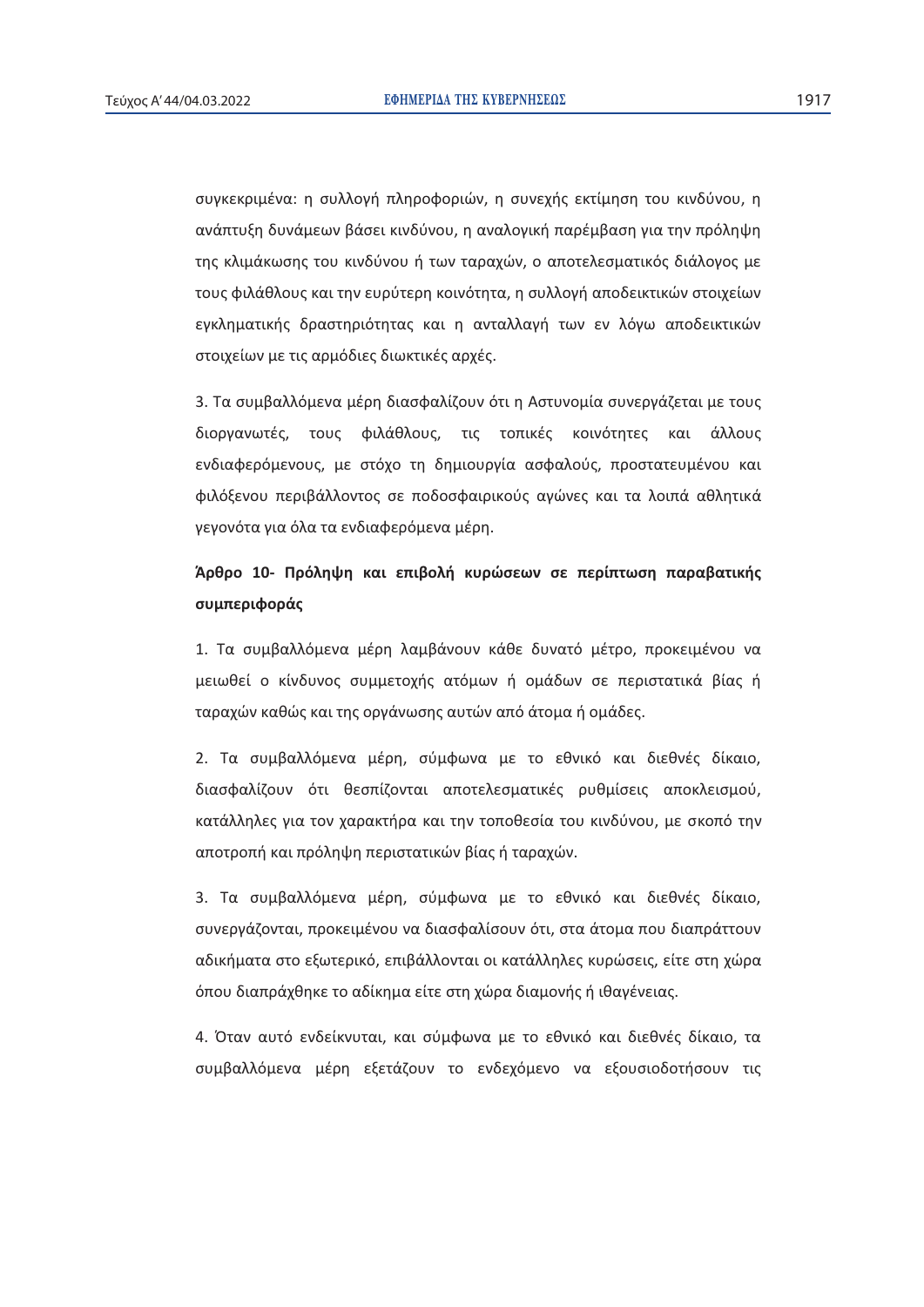δικαστικές ή διοικητικές αρχές που είναι αρμόδιες για την επιβολή κυρώσεων σε άτομα που προκάλεσαν ή συνετέλεσαν σε περιστατικά που σχετίζονται με βία και/ή ταραχές στο ποδόσφαιρο με τη δυνατότητα να επιβάλλουν περιορισμούς στις μετακινήσεις για ποδοσφαιρικούς αγώνες που διεξάγονται σε άλλη χώρα.

# $A$ ρθρο 11- Διεθνής συνεργασία

1. Τα συμβαλλόμενα μέρη συνεργάζονται στενά για όλα τα θέματα που καταλαμβάνονται από την παρούσα Σύμβαση και τα σχετικά με αυτήν θέματα, με σκοπό να μεγιστοποιήσουν τη συνεργασία για διεθνείς εκδηλώσεις, να ανταλλάσσουν εμπειρίες και να συμμετέχουν στην ανάπτυξη ορθών πρακτικών.

2. Τα συμβαλλόμενα μέρη, με την επιφύλαξη των υφιστάμενων εθνικών διατάξεων και, συγκεκριμένα, της κατανομής των αρμοδιοτήτων μεταξύ των διάφορων υπηρεσιών και αρχών, θεσπίζουν ή ορίζουν ένα εθνικό γραφείο πληροφοριών ποδοσφαίρου εντός της Αστυνομίας (NFPI) το οποίο:

(α) ενεργεί ως άμεσο και ενιαίο σημείο επαφής για την ανταλλαγή γενικών (στρατηγικών, επιχειρησιακών και τακτικών) πληροφοριών αναφορικά με ποδοσφαιρικούς αγώνες διεθνούς εμβέλειας

(β) ανταλλάσσει δεδομένα προσωπικού χαρακτήρα, σύμφωνα με τους ισχύοντες εσωτερικούς και διεθνείς κανόνες<sup>·</sup>

(γ) διευκολύνει, συντονίζει ή οργανώνει την εφαρμογή της διεθνούς αστυνομικής συνερνασίας αναφορικά με ποδοσφαιρικούς ανώνες διεθνούς εμβέλειας·

(δ) είναι σε θέση να εκπληρώνει αποτελεσματικά και άμεσα τα καθήκοντα που του έχουν ανατεθεί.

3. Τα συμβαλλόμενα μέρη διασφαλίζουν περαιτέρω ότι το NFPI αποτελεί εθνική πηγή εμπειρογνωμοσύνης αναφορικά με τις επιχειρήσεις αστυνόμευσης του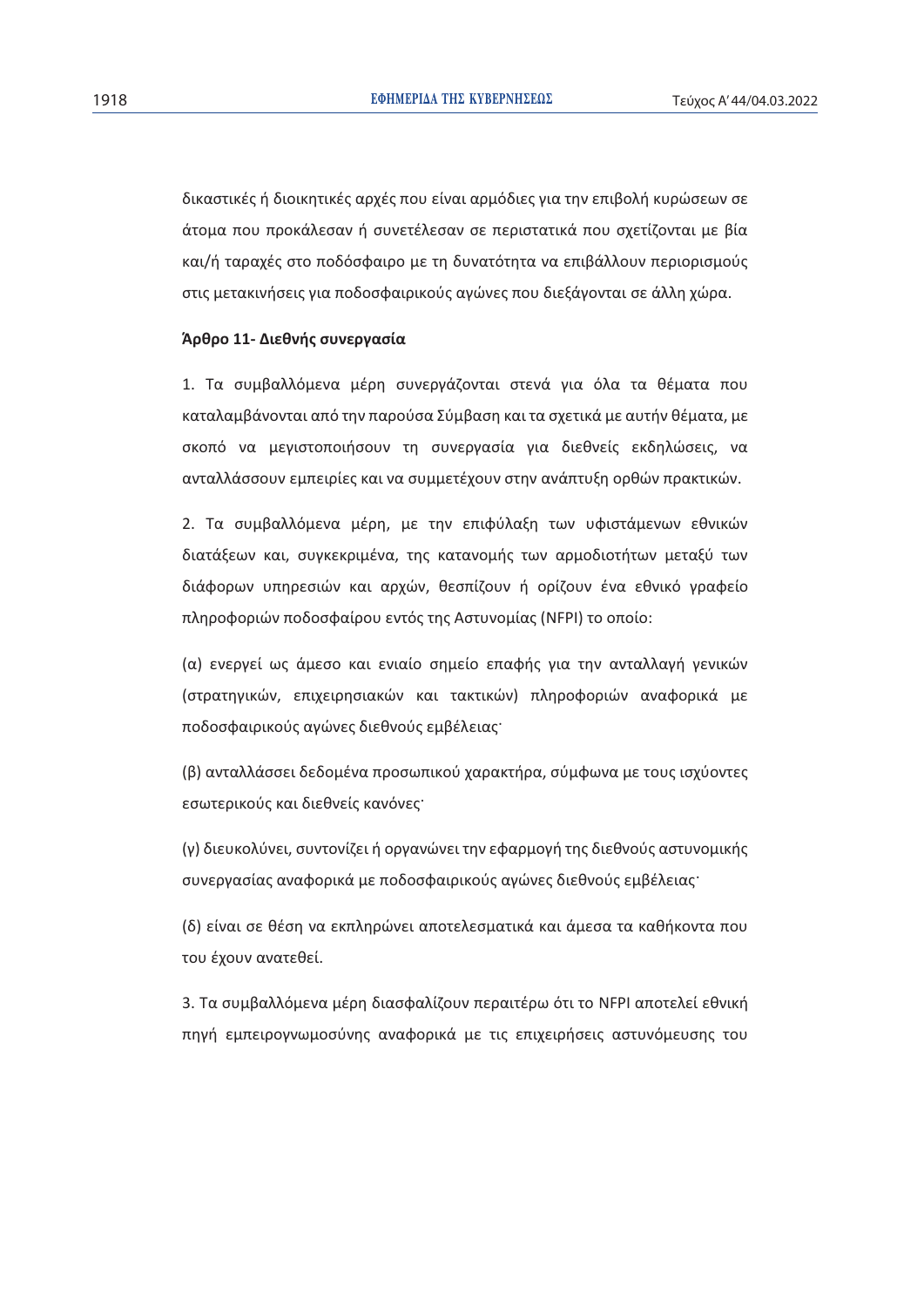ποδόσφαιρου, τη δυναμική των φιλάθλων και τους κινδύνους που συνδέονται με την ασφάλεια και την προστασία.

4. Έκαστο συμβαλλόμενο κράτος κοινοποιεί γραπτώς στην Επιτροπή για την ασφάλεια και προστασία σε αθλητικά γεγονότα που δημιουργείται με την παρούσα Σύμβαση το όνομα και τα στοιχεία επικοινωνίας του NFPI του, καθώς και οποιεσδήποτε μεταγενέστερες αλλαγές σχετικά.

5. Τα συμβαλλόμενα μέρη συνεργάζονται σε διεθνές επίπεδο για την ανταλλαγή ορθών πρακτικών και πληροφοριών επί προληπτικών, εκπαιδευτικών και ενημερωτικών προγραμμάτων και για την καθιέρωση συνεργασιών με όλους τους φορείς που ασχολούνται με την υλοποίηση εθνικών και τοπικών πρωτοβουλιών που εστιάζονται ή καθοδηγούνται από την τοπική κοινότητα και τους φιλάθλους.

# $\Delta$ ιαδικαστικοί όροι

# $\hat{A}$ ρθρο 12 – Παροχή πληροφοριών

Έκαστο συμβαλλόμενο μέρος αποστέλλει στην Επιτροπή για την ασφάλεια και προστασία σε αθλητικά γεγονότα, σε μία από τις επίσημες γλώσσες του Συμβουλίου της Ευρώπης, όλες τις σχετικές πληροφορίες για τα νομοθετικά και λοιπά μέτρα που έχει λάβει, με σκοπό τη συμμόρφωσή του με τους όρους της παρούσας Σύμβασης είτε αυτά αφορούν το ποδόσφαιρο είτε άλλα αθλήματα.

# $A$ ρθρο 13 – Επιτροπή για την ασφάλεια και προστασία σε αθλητικά γεγονότα

1. Για τους σκοπούς της παρούσας Σύμβασης, συστήνεται δια του παρόντος Eπιτροπή για την ασφάλεια και προστασία σε αθλητικά γεγονότα.

2. Οιοδήποτε συμβαλλόμενο μέρος της παρούσας Σύμβασης δύναται να εκπροσωπείται στην επιτροπή από έναν ή περισσότερους αντιπροσώπους που εκπροσωπούν κεντρικούς κυβερνητικούς φορείς αρμόδιους, κατά προτίμηση, για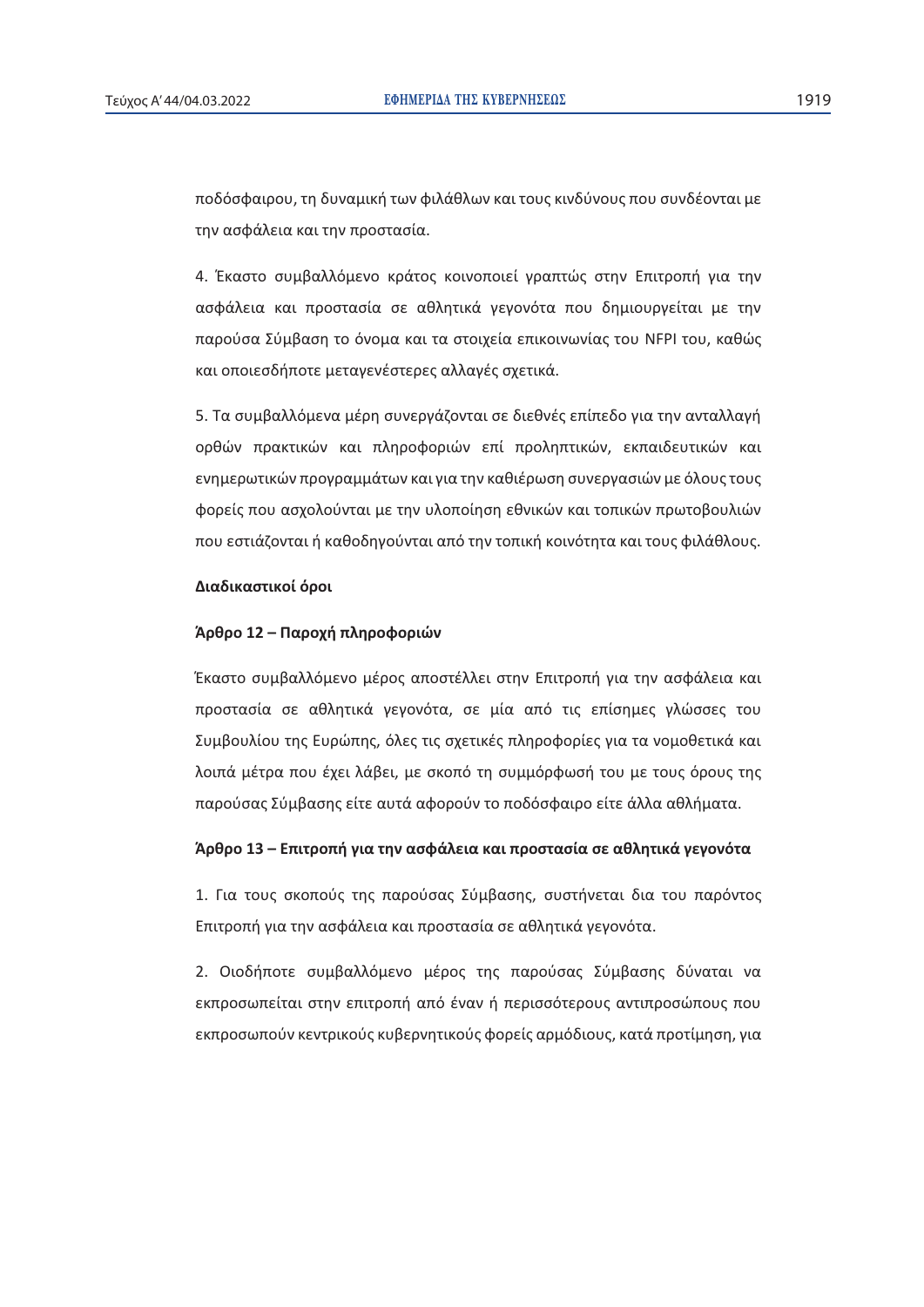την ασφάλεια και προστασία του αθλητισμού, και το NFPI. Έκαστο συμβαλλόμενο μέρος της παρούσας Σύμβασης έχει δικαίωμα μίας ψήφου.

3. Οιοδήποτε κράτος μέλος του Συμβουλίου της Ευρώπης ή άλλο συμβαλλόμενο κράτος της Ευρωπαϊκής Πολιτιστικής Σύμβασης που δεν είναι συμβαλλόμενο μέρος της παρούσας Σύμβασης, καθώς και οιοδήποτε κράτος μη-μέλος (του Συμβουλίου της Ευρώπης) που είναι συμβαλλόμενο της Σύμβασης αρ. 120 μπορεί να εκπροσωπείται στην επιτροπή ως παρατηρητής.

4. Η επιτροπή μπορεί, με ομόφωνη απόφαση, να προσκαλεί οιοδήποτε κράτος μη-μέλος του Συμβουλίου της Ευρώπης που δεν είναι συμβαλλόμενο μέρος της παρούσας Σύμβασης ή της Σύμβασης αρ. 120 και οιονδήποτε οργανισμό που ενδιαφέρεται να εκπροσωπείται να παρίσταται ως παρατηρητής σε μία ή περισσότερες συνεδριάσεις της.

5. Η επιτροπή συγκαλείται από τον Γενικό Γραμματέα του Συμβουλίου της Ευρώπης. Η πρώτη συνεδρίασή της θα πραγματοποιηθεί εντός ενός έτους από την ημερομηνία κατά την οποία δέκα κράτη μέλη του Συμβουλίου της Ευρώπης θα έχουν εκφράσει την συναίνεσή τους να δεσμεύονται από τη Σύμβαση. Στη συνέχεια, η επιτροπή συνεδριάζει τουλάχιστον μία φορά κάθε έτος μετά την πρώτη συνεδρίασή της. Συνεδριάζει επίσης οποτεδήποτε το ζητήσει η πλειοψηφία των συμβαλλόμενων μερών.

6. Η πλειοψηφία των συμβαλλόμενων μερών συνιστά την απαιτούμενη για τη συνεδρίαση της επιτροπής απαρτία.

7. Σύμφωνα με τις διατάξεις της παρούσας Σύμβασης, η επιτροπή θα καταρτίσει και θα υιοθετήσει, με συναίνεση, τον δικό της εσωτερικό κανονισμό λειτουργίας.

**ȱʌɽʌʉ 14- Ⱦɲɽɼʃʉʆʏɲ ʏɻʎ ȵʋɿʏʌʉʋɼʎ ɶɿɲ ʏɻʆ ɲʍʔɳʄɸɿɲ ʃɲɿ ʋʌʉʍʏɲʍʀɲ ʍɸ**  $\alpha$ θλητικά γεγονότα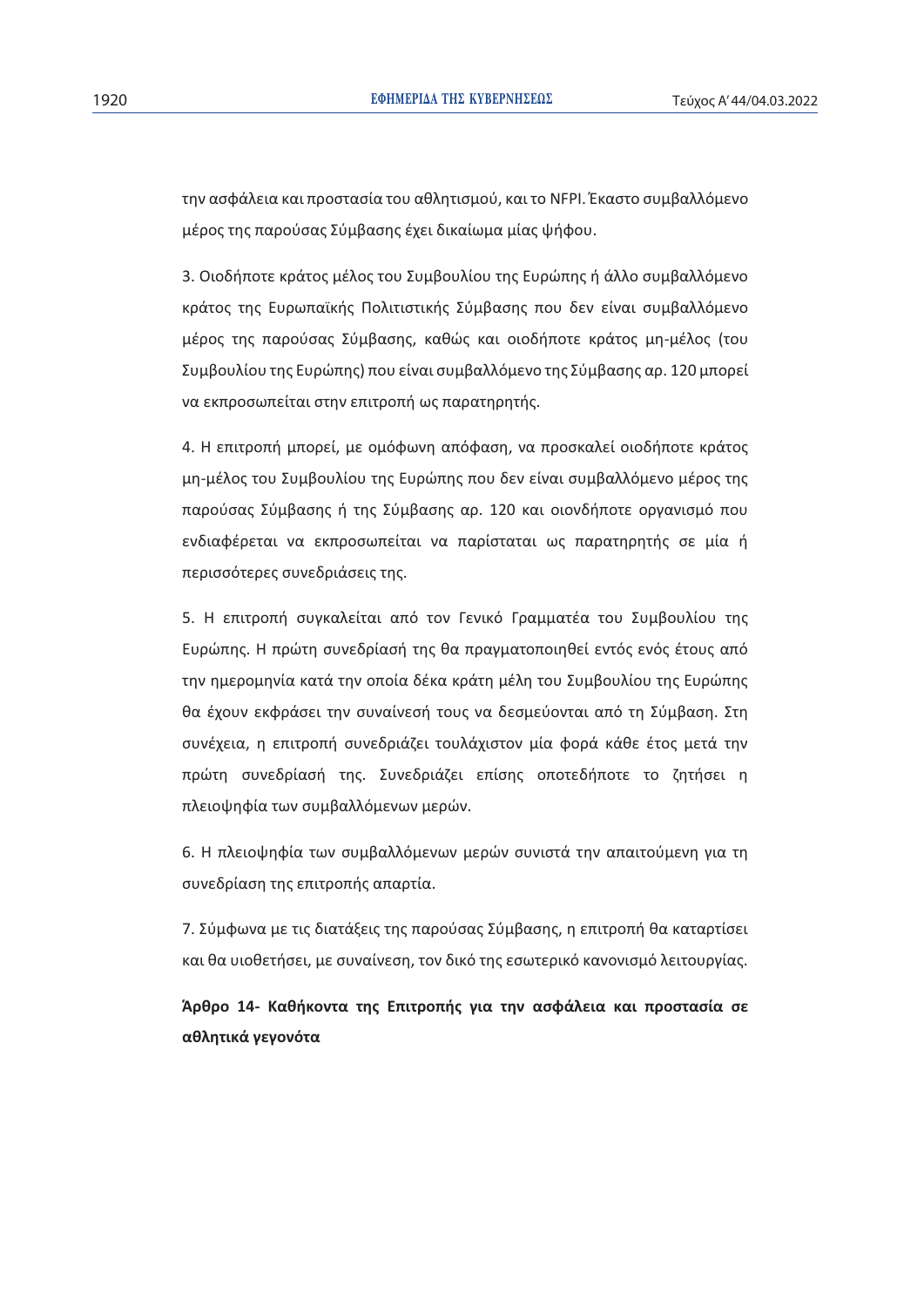1. Η επιτροπή είναι υπεύθυνη για την παρακολούθηση της εφαρμογής της παρούσας Σύμβασης. Συγκεκριμένα, μπορεί να:

(α) επανεξετάζει τις διατάξεις της παρούσας Σύμβασης και να εξετάζει τυχόν αναγκαίες τροποποιήσεις·

(β) διαβουλεύεται και, όπου απαιτείται, να ανταλλάσσει πληροφορίες με τους εμπλεκόμενους οργανισμούς·

(γ) καταθέτει συστάσεις στα συμβαλλόμενα μέρη της παρούσας Σύμβασης για τα μέτρα που πρέπει να ληφθούν για την εφαρμογή της

(δ) προτείνει κατάλληλα μέτρα για την ενημέρωση του κοινού σχετικά με τις δραστηριότητες που αναλαμβάνει εντός του πλαισίου της παρούσας Σύμβασης·

(ε) καταθέτει συστάσεις στην Επιτροπή Υπουργών για να προσκληθούν κράτη μημέλη του Συμβουλίου της Ευρώπης να προσχωρήσουν στην παρούσα Σύμβαση·

(στ) υποβάλλει προτάσεις για τη βελτίωση της αποτελεσματικότητας της παρούσας Σύμβασης·

(ζ) διευκολύνει τη συλλογή, ανάλυση και ανταλλαγή πληροφοριών, εμπειριών και oρθών πρακτικών μεταξύ των κρατών.

2. Η επιτροπή, με προηγούμενη συμφωνία των ενδιαφερόμενων μερών, παρακολουθεί τη συμμόρφωση με την παρούσα Σύμβαση μέσω ενός προγράμματος επισκέψεων σε όλα τα συμβαλλόμενα κράτη, με στόχο την παροχή συμβουλών και υποστήριξης σχετικά με την εφαρμονή της παρούσας Σύμβασης.

3. Η επιτροπή συγκεντρώνει επίσης τις πληροφορίες που παρέχονται από τα συμβαλλόμενα κράτη, σύμφωνα με το άρθρο 12, και διαβιβάζει τα σχετικά στοιχεία σε όλα τα συμβαλλόμενα κράτη της Σύμβασης. Ειδικότερα, δε, μπορεί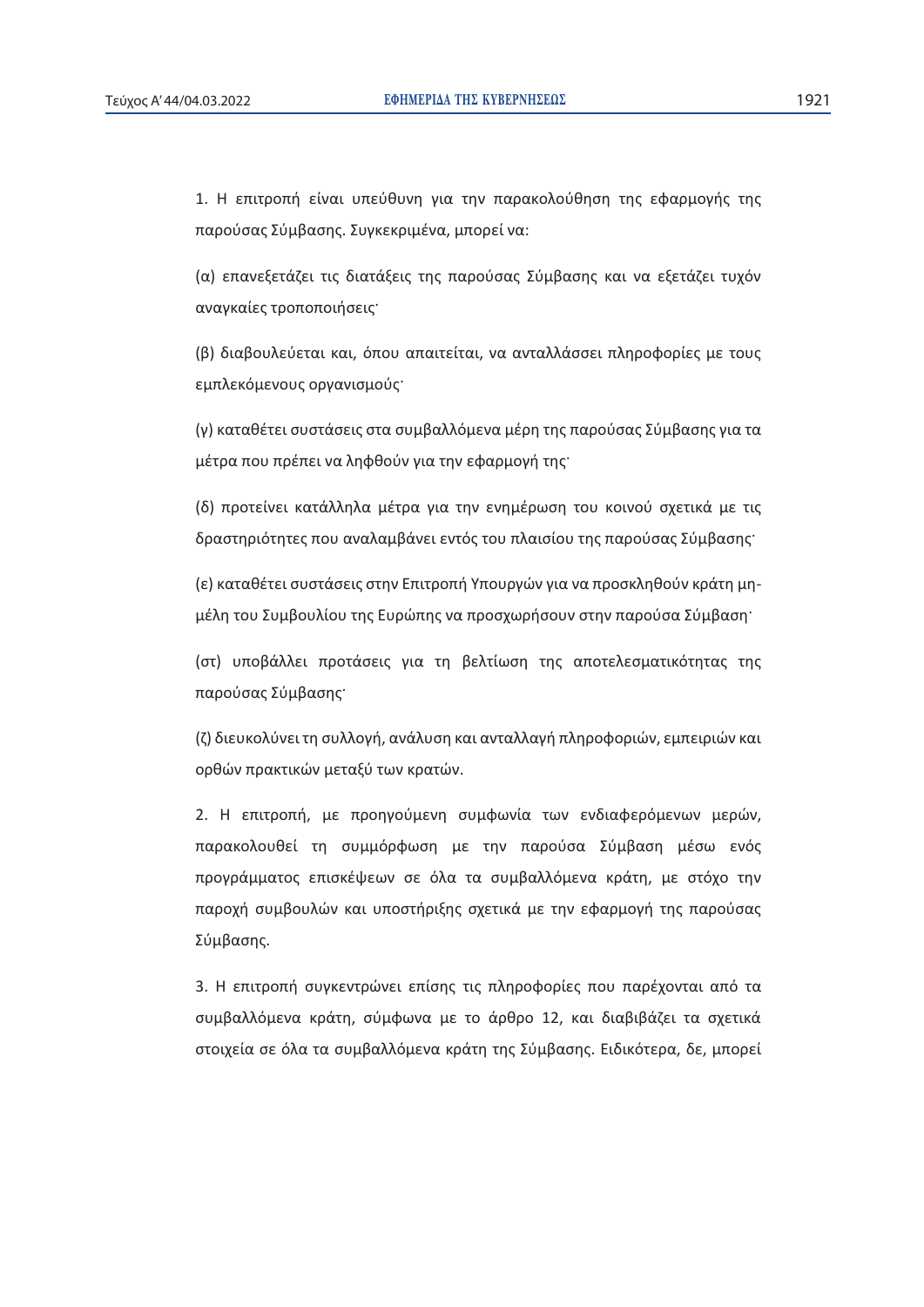να ενημερώνει κάθε συμβαλλόμενο κράτος για τη δημιουργία ενός νέου NFIP και νια τα στοιχεία επικοινωνίας με αυτό.

4. Η επιτροπή, προκειμένου να εκπληρώνει τα καθήκοντά της, μπορεί, με δική της πρωτοβουλία, να συγκαλεί συνεδριάσεις ομάδων εμπειρογνωμόνων.

# $A$ ρθρο 15 – Τροποποιήσεις

1. Προτάσεις για τροποποίηση της παρούσας Σύμβασης δύνανται να υποβάλλονται από συμβαλλόμενο κράτος, την Επιτροπή για την ασφάλεια και προστασία σε αθλητικά γεγονότα ή την Επιτροπή Υπουργών του Συμβουλίου της Ευρώπης.

2. Οποιαδήποτε πρόταση για τροποποίηση διαβιβάζεται από τον Γενικό Γραμματέα του Συμβουλίου της Ευρώπης στα κράτη μέλη του Συμβουλίου της Ευρώπης, στα λοιπά συμβαλλόμενα κράτη της Ευρωπαϊκής Πολιτιστικής Σύμβασης, σε κράτη μη-μέλη του Συμβουλίου της Ευρώπης που έχουν προσχωρήσει στη Σύμβαση αρ. 120 πριν από την ημερομηνία θέσης της παρούσας Σύμβασης προς υπογραφή και σε κάθε κράτος μη-μέλος που έχει προσχωρήσει ή έχει κληθεί να προσχωρήσει στην παρούσα Σύμβαση, σύμφωνα με τις διατάξεις του άρθρου 18.

3. Οποιαδήποτε προτεινόμενη από συμβαλλόμενο κράτος ή από την Επιτροπή Υπουργών τροποποίηση διαβιβάζεται στην Επιτροπή τουλάχιστον δύο μήνες πριν από τη συνεδρίαση στην οποία θα εξεταστεί. Η Επιτροπή υποβάλλει τη γνώμη της επί της προτεινόμενης τροποποίησης στην Επιτροπή Υπουργών.

4. Η Επιτροπή Υπουργών εξετάζει την προτεινόμενη τροποποίηση και τυχόν γνώμη της επιτροπής και δύναται να υιοθετήσει την τροποποίηση με την προβλεπόμενη από το άρθρο 20.δ του Καταστατικού του Συμβουλίου της Ευρώπης πλειοψηφία.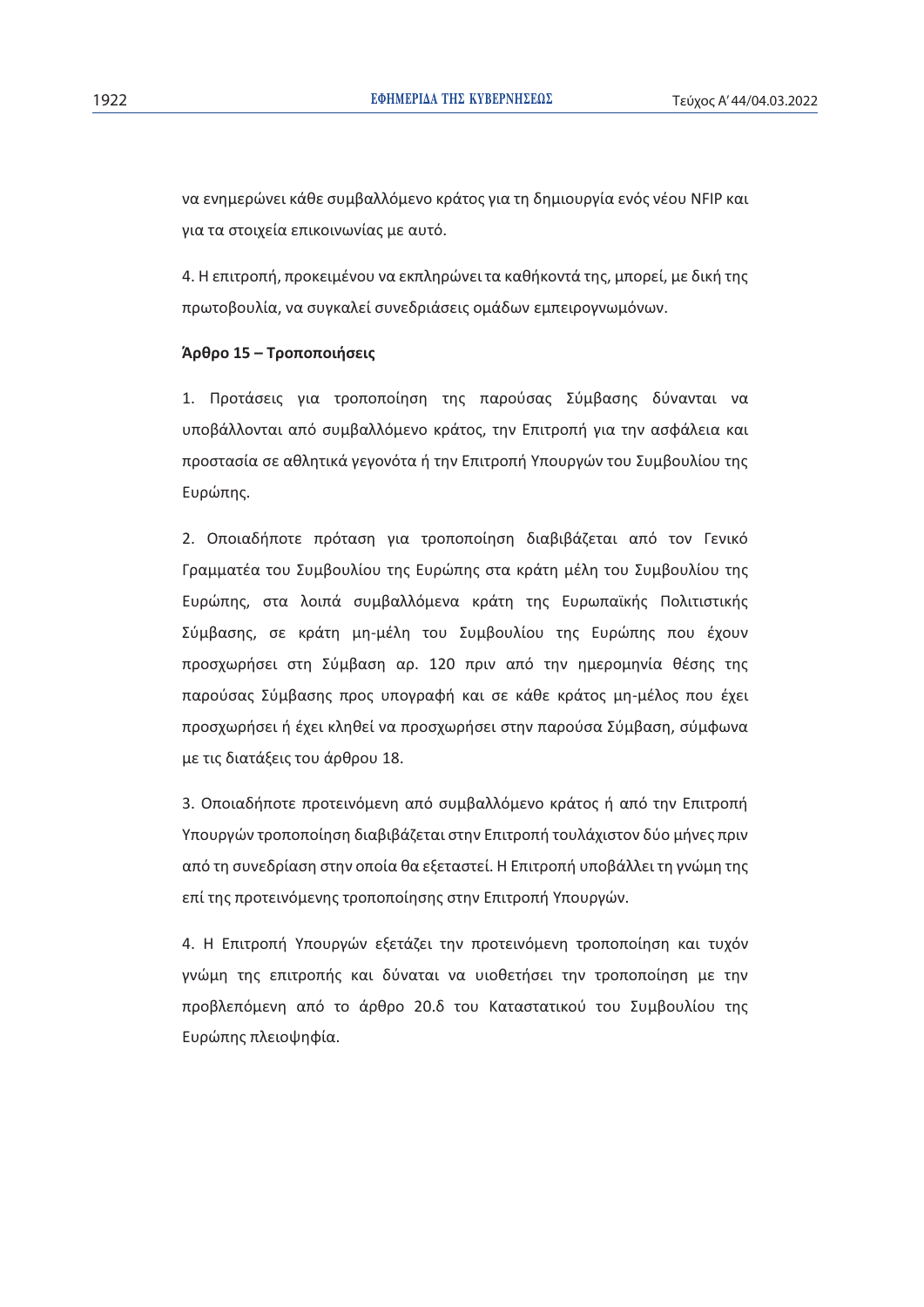5. Το κείμενο οποιασδήποτε τροποποίησης η οποία υιοθετείται από την Επιτροπή Υπουργών σύμφωνα με την παράγραφο 4 του παρόντος άρθρου διαβιβάζεται στα συμβαλλόμενα μέρη προς αποδοχή, σύμφωνα με τις σχετικές εσωτερικές τους διαδικασίες.

6. Οποιαδήποτε τροποποίηση υιοθετήθηκε σύμφωνα με την παράγραφο 4 του παρόντος άρθρου αρχίζει να ισχύει την πρώτη του μήνα μετά τη λήξη περιόδου ενός μήνα από τη γνωστοποίηση της αποδοχής εκ μέρους όλων των συμβαλλόμενων μερών στον Γενικό Γραμματέα.

# **Τελικές διατάξεις**

# $'A$ ρθρο 16 – Υπογραφή

1. Η Σύμβαση τίθεται προς υπονραφή από τα κράτη μέλη του Συμβουλίου της Ευρώπης, τα συμβαλλόμενα κράτη της Ευρωπαϊκής Πολιτιστικής Σύμβασης και τα κράτη μη-μέλη του Συμβουλίου της Ευρώπης που έχουν προσχωρήσει στην Ευρωπαϊκή Σύμβαση για τη βία και την ανάρμοστη συμπεριφορά των θεατών στις aθλητικές συναντήσεις και ιδιαίτερα στους ποδοσφαιρικούς αγώνες (ETS αρ. 120) που τέθηκε προς υπογραφή στο Στρασβούργο στις 19 Αυγούστου 1985 πριν από την ημερομηνία θέσης της παρούσας Σύμβασης προς υπογραφή.

2. Η παρούσα Σύμβαση υπόκειται σε επικύρωση, αποδοχή ή έγκριση. Τα όργανα επικύρωσης, αποδοχής ή έγκρισης κατατίθενται στον Γενικό Γραμματέα του Συμβουλίου της Ευρώπης.

3. Κανένα συμβαλλόμενο κράτος της Σύμβασης αρ. 120 δεν μπορεί να καταθέσει το όργανο επικύρωσης, αποδοχής ή έγκρισης αν δεν έχει ήδη καταγγείλει την εν λόγω Σύμβαση ή δεν την καταγγείλει ταυτοχρόνως.

4. Με την κατάθεση του οργάνου επικύρωσης, αποδοχής ή έγκρισης, σύμφωνα με την προηγούμενη παράγραφο, ένα συμβαλλόμενο κράτος μπορεί να δηλώσει ότι θα εξακολουθήσει να εφαρμόζει τη Σύμβαση αρ. 120 έως την έναρξη ισχύος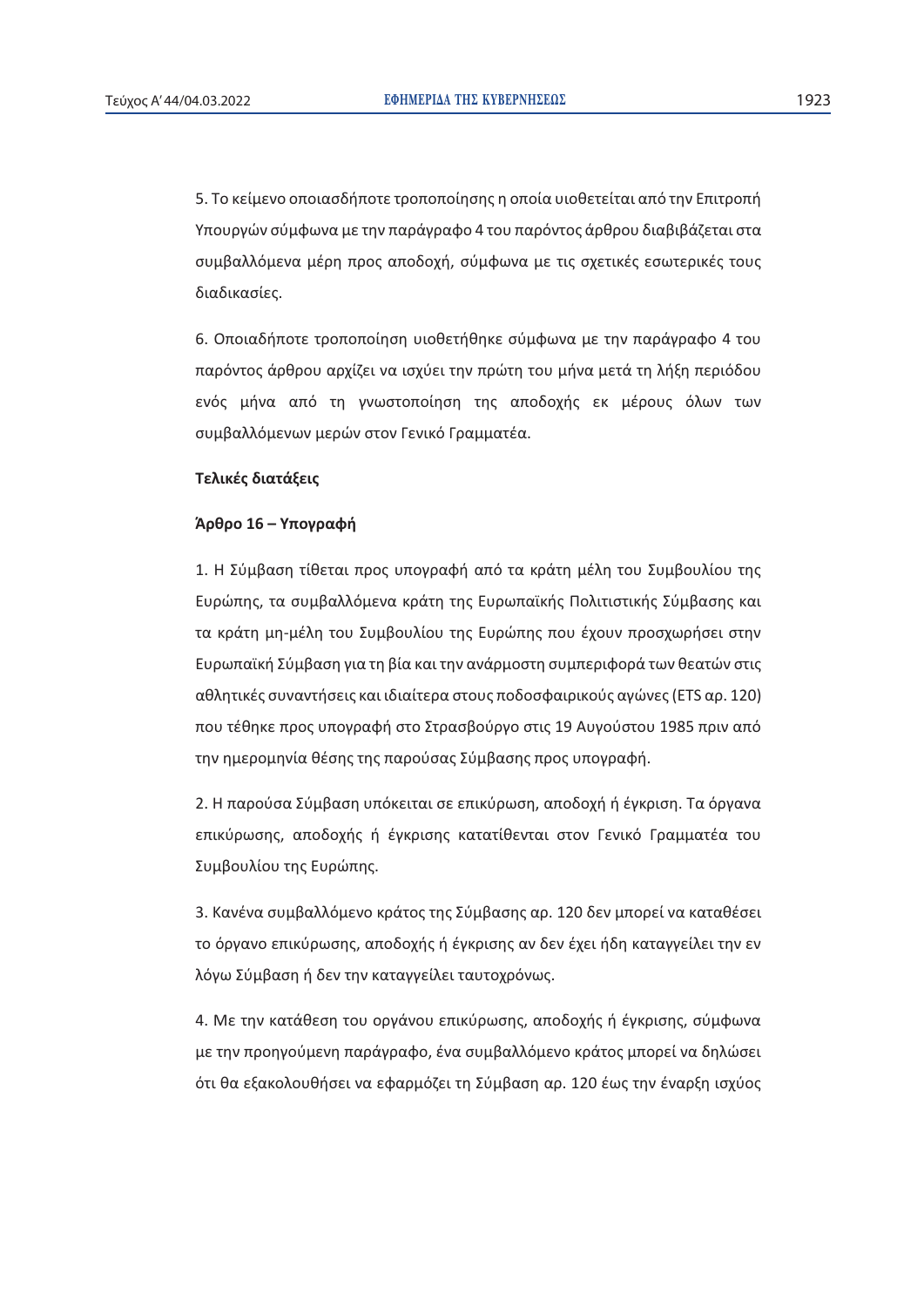της παρούσας Σύμβασης, σύμφωνα με τις διατάξεις της παραγράφου 1 του άρθρου 17

# $A$ ρθρο 17 – Έναρξη ισχύος

1. Η ισχύς της Σύμβασης αρχίζει την πρώτη του μήνα μετά τη λήξη περιόδου ενός μήνα από την ημερομηνία, κατά την οποία τρία κράτη μέλη του Συμβουλίου της Eυρώπης θα έχουν εκφράσει τη συναίνεσή τους για δέσμευση από τη Σύμβαση, σύμφωνα με τις διατάξεις του άρθρου 16.

2. Όσον αφορά οποιοδήποτε υπογράφον κράτος που εκφράζει μεταγενέστερα τη συναίνεσή του για δέσμευση, η Σύμβαση αρχίζει να ισχύει την πρώτη του μήνα μετά τη λήξη περιόδου ενός μήνα από την ημερομηνία κατάθεσης του οργάνου επικύρωσης, αποδοχής ή έγκρισης.

# $\hat{A}$ ρθρο 18 – Προσχώρηση από κράτη μη-μέλη

1. Μετά την έναρξη ισχύος της παρούσας Σύμβασης, η Επιτροπή Υπουργών του Συμβουλίου της Ευρώπης, κατόπιν διαβουλεύσεων με τα συμβαλλόμενα μέρη, μπορεί να καλέσει οιοδήποτε κράτος μη-μέλος του Συμβουλίου της Ευρώπης να προσχωρήσει στη Σύμβαση με απόφαση που λαμβάνεται με την προβλεπόμενη από το άρθρο 20.δ πλειοψηφία του Καταστατικού του Συμβουλίου της Ευρώπης και με ομόφωνη ψήφο των αντιπροσώπων των συμβαλλόμενων κρατών που δικαιούνται να συμμετέχουν στην Επιτροπή Υπουργών.

2. Η ισχύς της Σύμβασης για οποιοδήποτε προσχωρούν κράτος αρχίζει την πρώτη του μήνα μετά τη λήξη περιόδου ενός μήνα από την ημερομηνία κατάθεσης του oργάνου προσχώρησης στον Γενικό Γραμματέα του Συμβουλίου της Ευρώπης.

3. Συμβαλλόμενο μέρος που δεν είναι κράτος μέλος του Συμβουλίου της Ευρώπης συνεισφέρει για τη χρηματοδότηση της Επιτροπής για την ασφάλεια και προστασία σε αθλητικά γεγονότα με τον τρόπο που αποφασίζει η Επιτροπή Υπουρνών.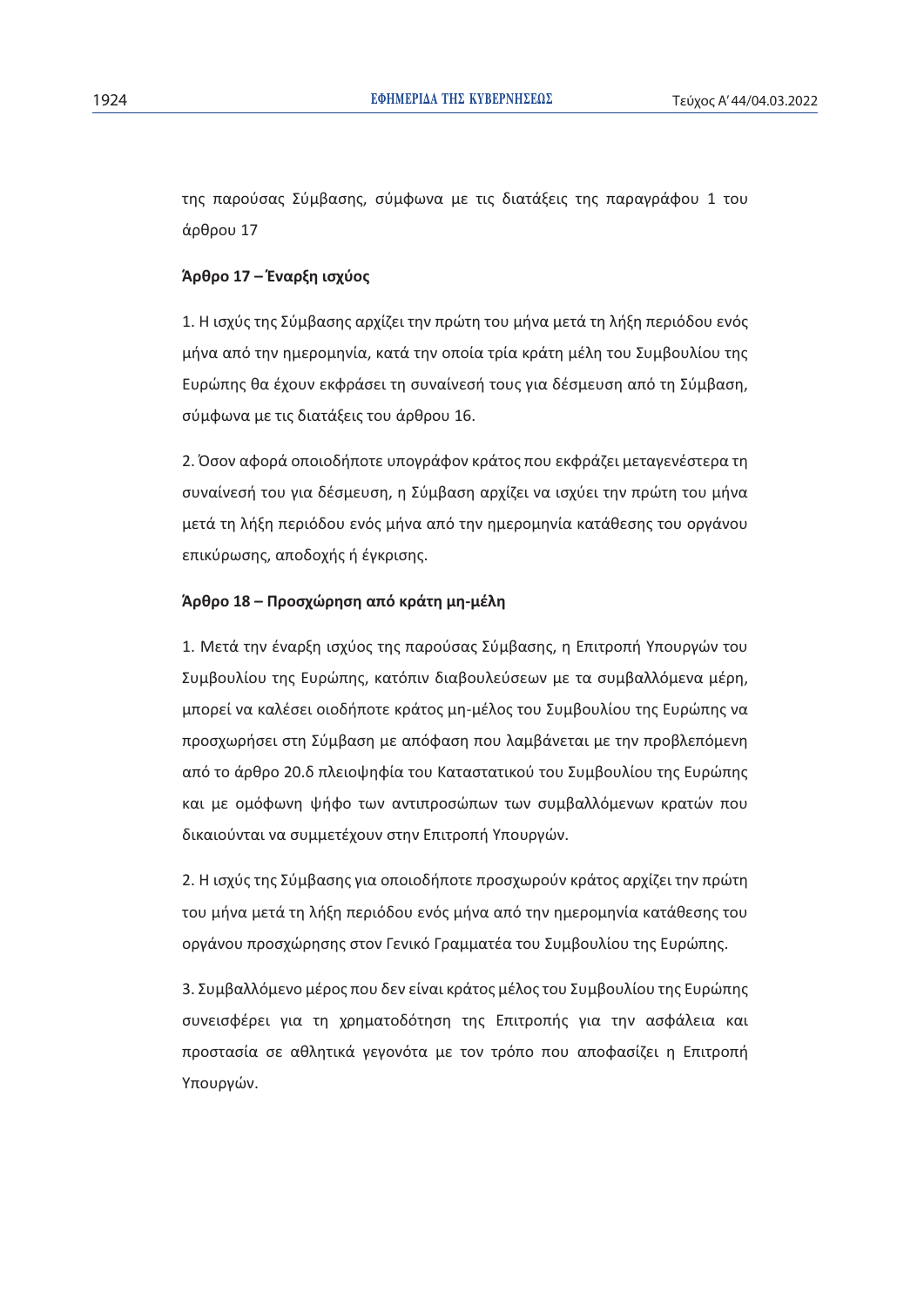# $A$ ρθρο 19 - Αποτελέσματα της Σύμβασης

1. Όσον αφορά τις σχέσεις μεταξύ ενός συμβαλλόμενου μέρους της παρούσας Σύμβασης και ενός συμβαλλόμενου μέρους της Σύμβασης αρ. 120 που δεν έχει επικυρώσει την παρούσα Σύμβαση, τα άρθρα 4 και 5 της Σύμβασης αρ. 120 εξακολουθούν να ισχύουν.

2. Μετά την έναρξη ισχύος της παρούσας Σύμβασης, αν ένα κράτος έχει καταγγείλει τη Σύμβαση αρ. 120, αλλά η καταγγελία αυτή δεν έχει τεθεί ακόμα σε ισχύ κατά τον χρόνο επικύρωσης της παρούσας Σύμβασης, η παρούσα Σύμβαση ισχύει σύμφωνα με τις διατάξεις της παραγράφου 2 του άρθρου 17.

# $A$ ρθρο 20 – Εδαφική εφαρμογή

1. Οιοδήποτε κράτος μπορεί, κατά τον χρόνο της υπονραφής ή της κατάθεσης του οργάνου επικύρωσης, αποδοχής, έγκρισης ή προσχώρησης, να καθορίσει την επικράτεια ή τις επικράτειες στις οποίες ισχύει η παρούσα Σύμβαση.

2. Οιοδήποτε συμβαλλόμενο μέρος μπορεί, με μεταγενέστερη δήλωσή του απευθυνόμενη στον Γενικό Γραμματέα του Συμβουλίου της Ευρώπης, να επεκτείνει την εφαρμογή της παρούσας Σύμβασης σε οποιαδήποτε άλλη καθοριζόμενη στη δήλωση εδαφική επικράτεια. Αναφορικά με την επικράτεια αυτή, η Σύμβαση αρχίζει να ισχύει την πρώτη του μήνα μετά τη λήξη περιόδου ενός μήνα από την ημερομηνία παραλαβής της δήλωσης αυτής από τον Γενικό Γραμματέα.

3. Οποιαδήποτε δήλωση, σύμφωνα με τις δύο προηγούμενες παραγράφους, μπορεί να ανακληθεί όσον αφορά την επικράτεια που αναφέρεται στη δήλωση, με κοινοποίηση απευθυνόμενη στον Γενικό Γραμματέα. Η ανάκληση αυτή αρχίζει να ισχύει την πρώτη του μήνα μετά τη λήξη περιόδου έξι μηνών από την ημερομηνία παραλαβής της κοινοποίησης αυτής από τον Γενικό Γραμματέα.

# $A$ ρθρο 21- Καταγγελία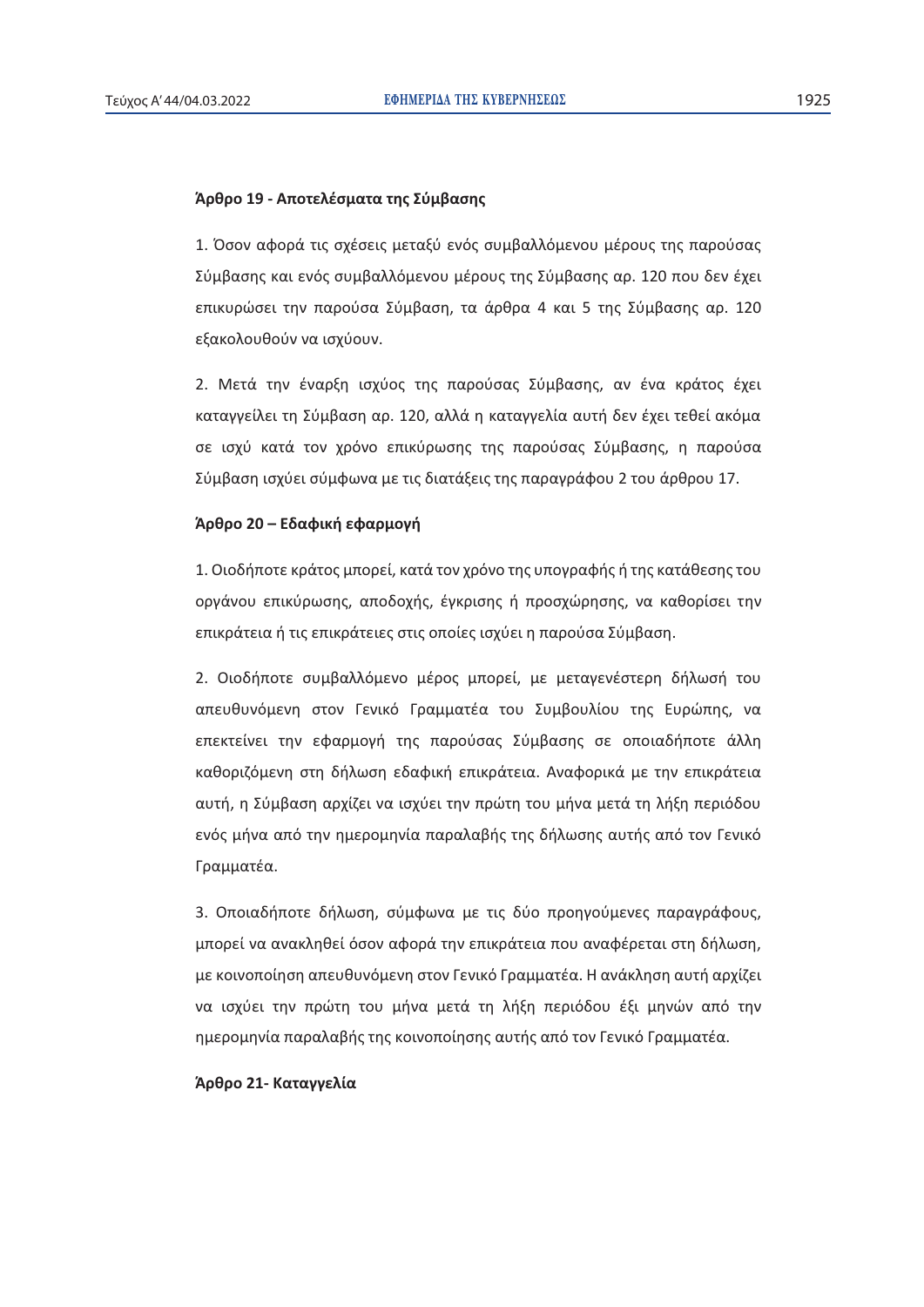1. Οιοδήποτε συμβαλλόμενο μέρος μπορεί οποτεδήποτε να καταγγείλει την παρούσα Σύμβαση με κοινοποίηση απευθυνόμενη στον Γενικό Γραμματέα του Συμβουλίου της Ευρώπης.

2. Η ισχύς της καταγγελίας αυτής αρχίζει την πρώτη του μήνα μετά τη λήξη περιόδου έξι μηνών από την ημερομηνία παραλαβής της κοινοποίησης αυτής από τον Γενικό Γραμματέα.

# $A$ ρθρο 22 – Κοινοποιήσεις

Ο Γενικός Γραμματέας του Συμβουλίου της Ευρώπης κοινοποιεί στα κράτη μέλη του Συμβουλίου της Ευρώπης, στα άλλα συμβαλλόμενα κράτη μέλη της Ευρωπαϊκής Πολιτιστικής Σύμβασης και σε οιοδήποτε κράτος έχει προσχωρήσει στην παρούσα Σύμβαση τα εξής:

(α) κάθε υπογραφή, σύμφωνα με το άρθρο 16<sup>·</sup>

(β) την κατάθεση οργάνου επικύρωσης, αποδοχής, έγκρισης ή προσχώρησης, σύμφωνα με το άρθρα 16 ή 18<sup>.</sup>

(γ) κάθε ημερομηνία έναρξης ισχύος της παρούσας Σύμβασης, σύμφωνα με τα άρθρα 17 και 18

(δ) οποιαδήποτε πρόταση για τροποποίηση ή τροποποίηση που υιοθετήθηκε, σύμφωνα με το άρθρο 15, καθώς και την ημερομηνία που η τροποποίηση αυτή τίθεται σε ισχύ<sup>·</sup>

(ε) οποιαδήποτε δήλωση πραγματοποιείται σύμφωνα με τις διατάξεις του άρθρου 20

(στ) οποιαδήποτε καταγγελία δυνάμει των διατάξεων του άρθρου 21<sup>.</sup>

(ζ) οποιαδήποτε άλλη πράξη, δήλωση, κοινοποίηση ή ανακοίνωση αναφορικά με την παρούσα Σύμβαση.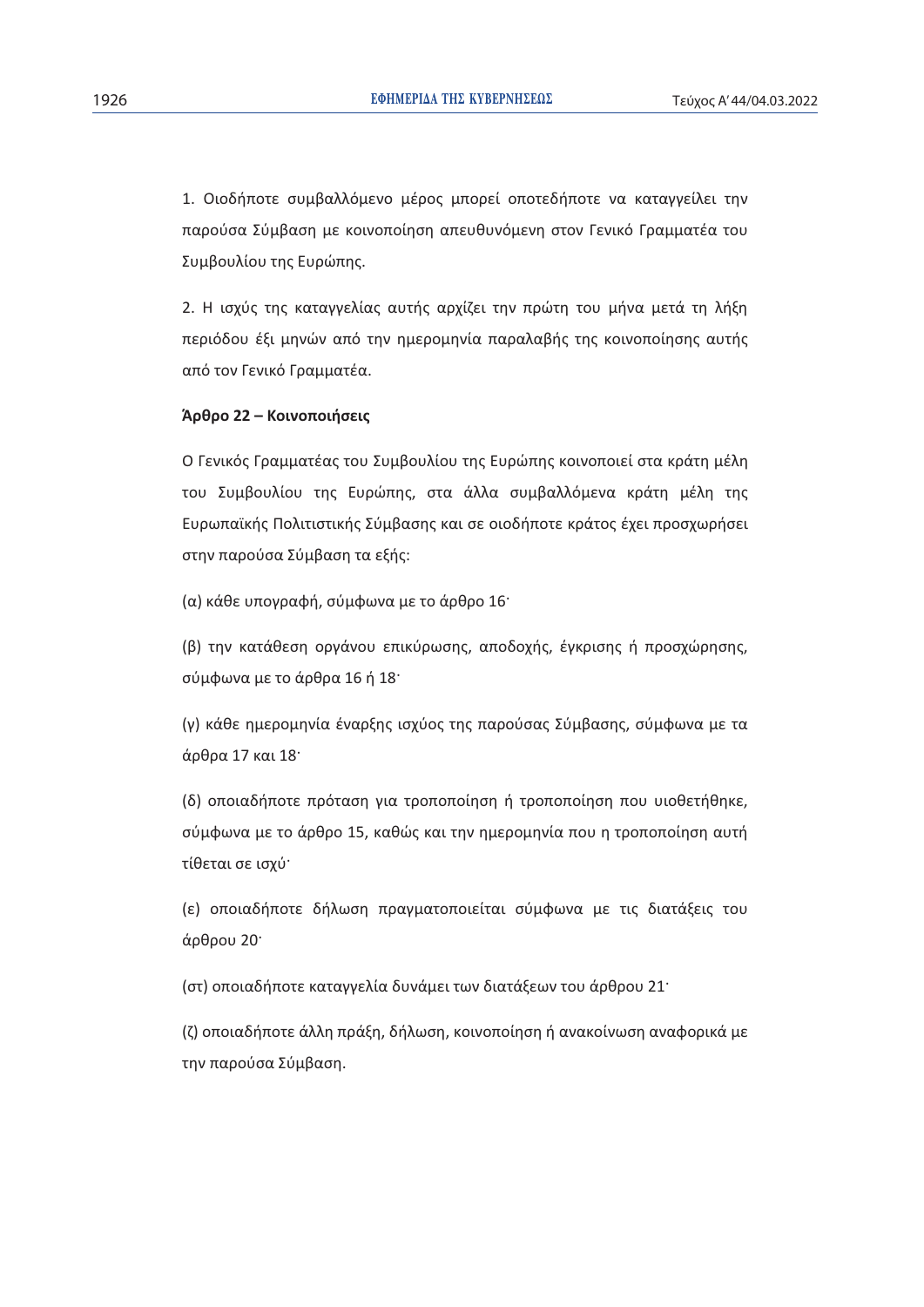Σε πίστωση των ανωτέρω, οι κάτωθι εξουσιοδοτημένοι για τον σκοπό αυτό υπογράφοντες υπέγραψαν την παρούσα Σύμβαση.

Kαταρτίστηκε στο Saint-Denis την 3<sup>η</sup> Ιουλίου 2016 στην αγγλική και γαλλική γλώσσα, αμφοτέρων των κειμένων εξίσου αυθεντικών, σε ένα και μόνο αντίτυπο το οποίο κατατίθεται στα αρχεία του Συμβουλίου της Ευρώπης. Ο Γενικός Γραμματέας του Συμβουλίου της Ευρώπης θα διαβιβάσει επικυρωμένα αντίγραφα σε κάθε κράτος μέλος του Συμβουλίου της Ευρώπης, σε κάθε συμβαλλόμενο κράτος της Ευρωπαϊκής Πολιτιστικής Σύμβασης και σε κάθε κράτος που καλείται να προσχωρήσει στην παρούσα Σύμβαση.